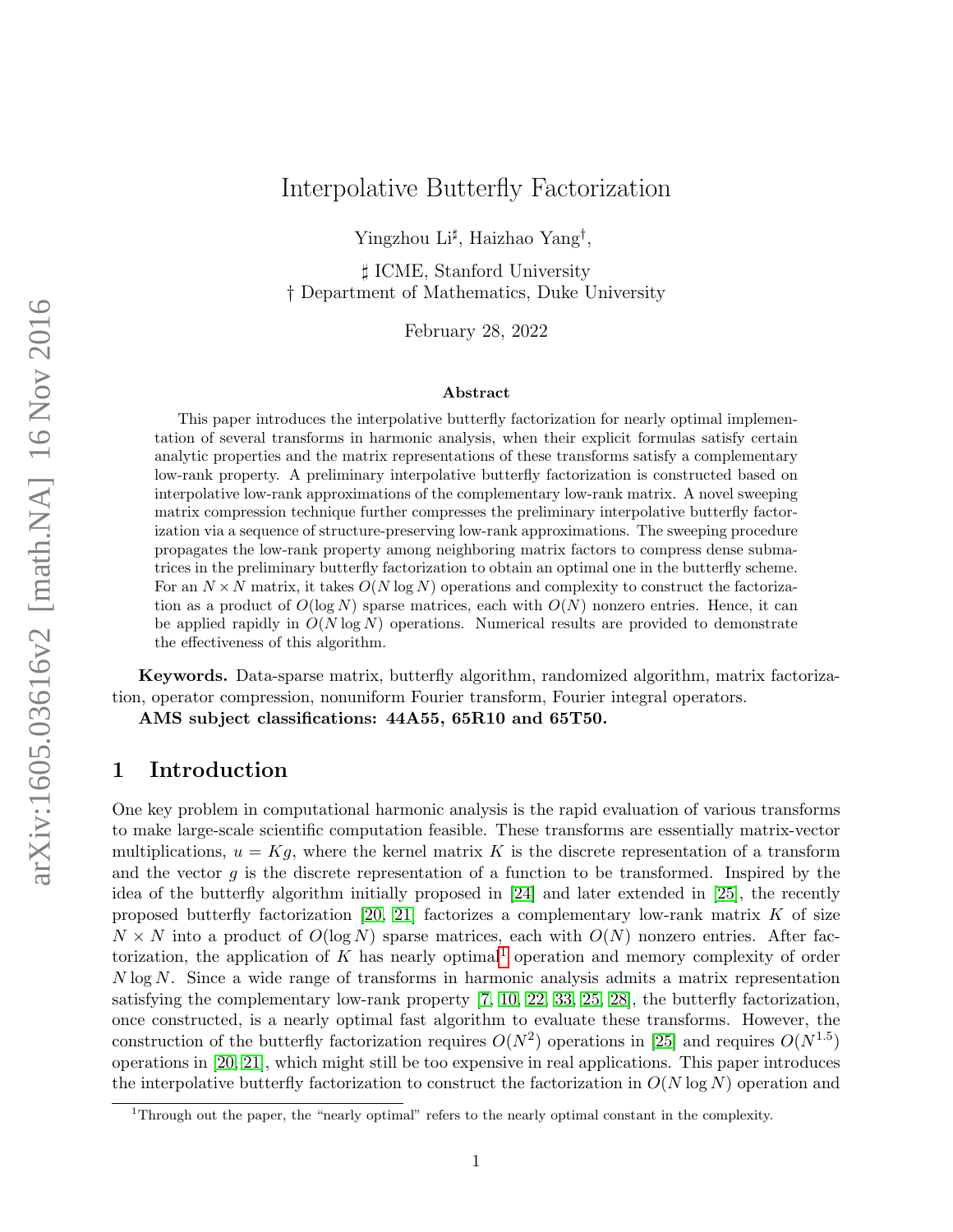memory complexity, if the continuous kernel  $K$  is explicitly available. The interpolative butterfly factorization is a combination of the butterfly algorithm in [\[7\]](#page-26-0) and a novel structure-preserving matrix compression technique. Hence, the proposed method can be considered as an optimized sparse matrix representation of the butterfly algorithm in [\[7\]](#page-26-0) with a smaller prefactor in the operation complexity.

Another key problem in modern large-scale computation is the parallel scalability of fast algorithms. Although there have been various fast algorithms like the (nonuniform) fast Fourier transform  $(FFT)$  [\[1,](#page-26-2) [14,](#page-27-6) [15\]](#page-27-7), the FFT in polar and spherical coordinates [\[19,](#page-27-8) [29,](#page-28-1) [31,](#page-28-2) [33\]](#page-28-0), the parallel scalability of some of these traditional algorithms might be still limited in high performance computing. This motivates much effort to improve their parallel scalability [\[2,](#page-26-3) [26,](#page-27-9) [30,](#page-28-3) [37\]](#page-28-4). For the same purpose, the interpolative butterfly factorization is proposed as a general framework for highly parallel scalable implementation of a wide range of transforms in harmonic analysis. Since the construction of the butterfly factorization is just a few essentially independent low-rank approximations and the application is a sequence of small matrix-vector multiplications, the butterfly factorization framework significantly reduces communication if implemented in parallel computation.

To be more specific, the interpolative butterfly factorization is proposed for the rapid application of integral transforms of the form

$$
u(x) = \int_{\mathbb{R}^d} a(x,\xi) e^{2\pi i \Phi(x,\xi)} g(\xi) d\xi,
$$
 (1)

where d is the dimension, and  $K(x,\xi) = a(x,\xi)e^{2\pi i \Phi(x,\xi)}$  is the kernel function that satisfies following properties:

<span id="page-1-1"></span>Assumption 1.1. Smoothness properties

- $a(x,\xi)$  is an amplitude function that is smooth both in x and  $\xi$ ;
- $\Phi(x,\xi)$  is a phase function that is real analytic for x and  $\xi$  and obeys the homogeneity condition of degree 1 in ξ, namely,  $\Phi(x, \lambda \xi) = \lambda \Phi(x, \xi)$  for  $\lambda > 0$ .

This transform is also known as the Fourier integral operator (FIO). FIOs are a wide class of operators in harmonic analysis including the (nonuniform) Fourier transform, pseudo-differential operators, and the generalized Radon transform. All these are popular tools in computational physics and chemistry [\[11,](#page-26-4) [17,](#page-27-10) [27,](#page-27-11) [32,](#page-28-5) [35\]](#page-28-6), imaging science [\[6,](#page-26-5) [8,](#page-26-6) [23,](#page-27-12) [38\]](#page-28-7). For higher dimensional FIOs, the phase function might not be smooth when  $\xi = 0$ . Fortunately, the interpolative butterfly factorization can be adapted to this case following the idea in the multiscale butterfly algorithm in [\[22\]](#page-27-4).

In most examples, since  $a(x, \xi)$  is a smooth symbol of order zero and type  $(1, 0)$  [\[3,](#page-26-7) [5,](#page-26-8) [9,](#page-26-9) [34\]](#page-28-8),  $a(x, \xi)$  is numerically low-rank in the joint X and  $\Omega$  domain and its numerical treatment is relatively easy. Therefore, we will simplify the problem by assuming  $a(x,\xi) = 1$  in the following discussion.

In a typical setting, it is often assumed that the function  $g(\xi)$  decays sufficiently fast so that one can embed the problem in a sufficiently large periodic cell. Without loss of generality, a simple discretization considers functions given on a Cartesian grid

<span id="page-1-2"></span>
$$
X = \left\{ x = \left( \frac{n_1}{N^{1/d}}, \dots, \frac{n_d}{N^{1/d}} \right), 0 \le n_1, \dots, n_d < N^{1/d} \text{ with } n_1, \dots, n_d \in \mathbb{Z} \right\} \tag{2}
$$

in a unit box in  $x$  and defines the discrete integral transform by

<span id="page-1-0"></span>
$$
u(x) = \sum_{\xi \in \Omega} K(x, \xi) g(\xi), \quad x \in X,
$$
\n(3)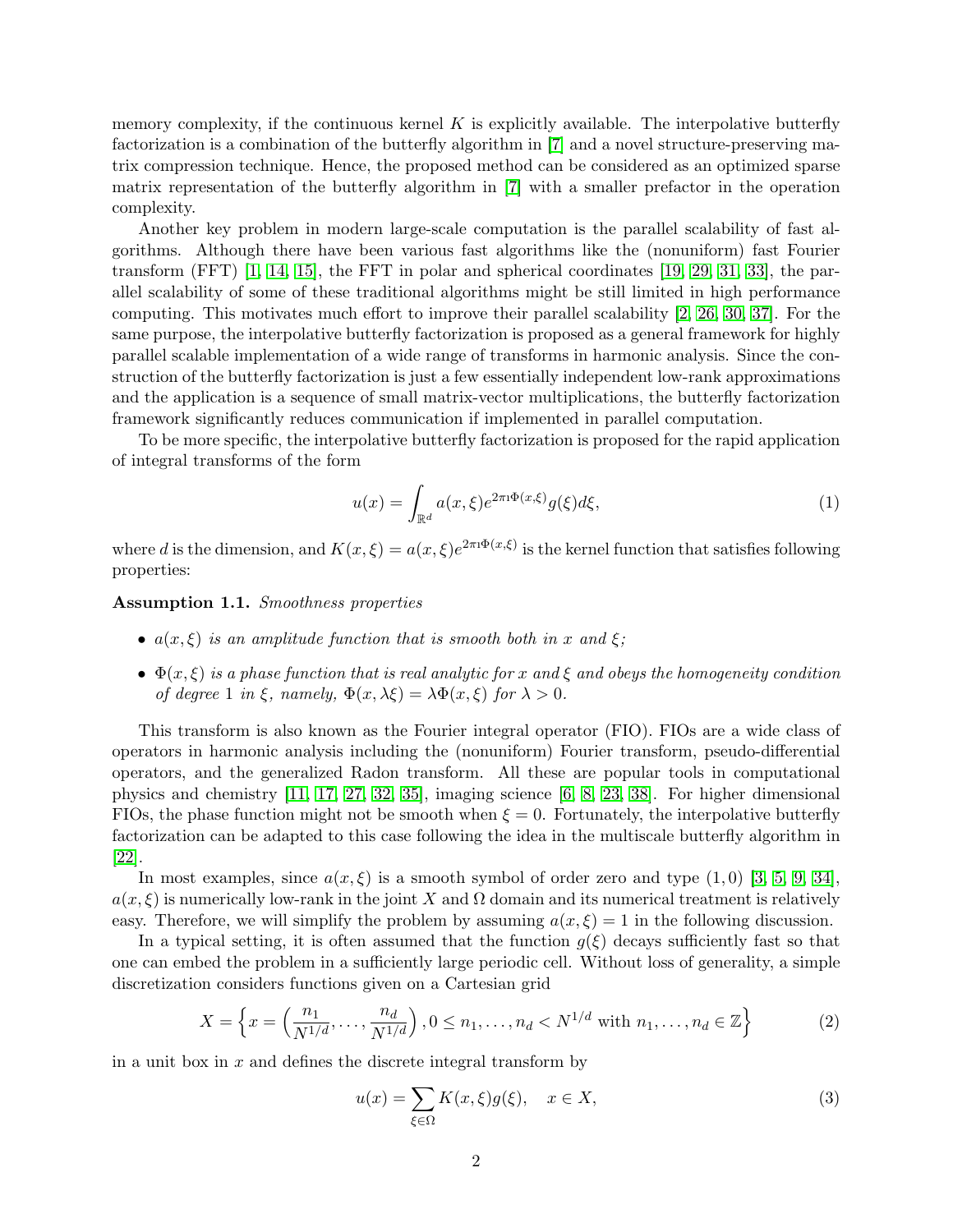where

<span id="page-2-1"></span>
$$
\Omega = \left\{ \xi = (n_1, \dots, n_d), -\frac{N^{1/d}}{2} \le n_1, \dots, n_d < \frac{N^{1/d}}{2} \text{ with } n_1, \dots, n_d \in \mathbb{Z} \right\}.
$$
 (4)

Using the notation in numerical linear algebra, the evaluation of [\(3\)](#page-1-0) is a matrix-vector multiplication  $u = Kg$ . Under Assumption [1.1,](#page-1-1) it can be proved that K is essentially complementary low-rank [\[7,](#page-26-0) [22\]](#page-27-4).

### 1.1 Complementary low-rank matrices and interpolative butterfly factorization

Complementary low-rank matrices have been widely studied in  $[12, 13, 20, 21, 25, 24, 36]$  $[12, 13, 20, 21, 25, 24, 36]$  $[12, 13, 20, 21, 25, 24, 36]$  $[12, 13, 20, 21, 25, 24, 36]$  $[12, 13, 20, 21, 25, 24, 36]$  $[12, 13, 20, 21, 25, 24, 36]$  $[12, 13, 20, 21, 25, 24, 36]$ . Let X and  $\Omega$  be point sets (not necessary uniformly distributed) in  $\mathbb{R}^d$  for some dimension d. When the kernel  $K(x, \xi)$  is discretized on  $X \times \Omega$ , points in X and  $\Omega$  are indexed with row and column indices in the matrix K. For simplicity, we also use X and  $\Omega$  to denote the sets of row and column indices. Two trees  $T_X$  and  $T_\Omega$  of the same depth  $L = O(\log N)$ , associated with X and  $\Omega$  respectively, are constructed by dyadic partitioning. Denote the root level of the tree as level 0 and the leaf one as level L. Such a matrix K of size  $O(N) \times O(N)$  is said to satisfy the **complementary low-rank property** if for any level  $\ell$ , any node A in  $T_X$  at level  $\ell$ , and any node B in  $T_\Omega$  at level  $L - \ell$ , the submatrix  $K_{A,B}$ , obtained by restricting K to the rows indexed by the points in A and the columns indexed by the points in B, is numerically low-rank, i.e., for a given precision  $\epsilon$  there exists a low-rank approximation of  $K_{A,B}$  with an error bounded by  $\epsilon$  and the rank bounded polynomially in  $\log(1/\epsilon)$  and is independent of N. See Figure [1](#page-2-0) for an illustration of low-rank submatrices in a complementary low-rank matrix of size  $16 \times 16$ .

<span id="page-2-0"></span>

Figure 1: Hierarchical decomposition of the row and column indices of a one-dimensional complementary low-rank matrix of size  $16 \times 16$ . The trees  $T_X(T_\Omega)$  has a root containing 16 column (row) indices and leaves containing a single column (row) index. The rectangles above indicate some of the low-rank submatrices.

It will be shown that, for a complementary low-rank matrix  $K$ , the matrix-vector multiplication  $u = Kg$  can be carried out efficiently via a preliminary interpolative butterfly factorization (IBF) constructed by interpolative low-rank approximations:

$$
K \approx U^{L} G^{L-1} \cdots G^{h} M^{h} (H^{h})^{*} \cdots (H^{1})^{*} (V^{0})^{*},
$$

where the depth  $L = O(\log N)$  of  $T_X$  and  $T_\Omega$  is assumed to be even,  $h = L/2$  is a middle level index, all factors are sparse matrices with  $O(N)$  nonzero entries and a large prefactor. Dense blocks in these sparse factors come from interpolative low-rank approximations of low-rank submatrices as illustrated in Figure [1.](#page-2-0) When the kernel function  $K$  satisfies Assumption [1.1,](#page-1-1) each low-rank approximation of these submatrices can be constructed explicitly by Lagrange interpolation with q Chebyshev grid points in each dimension, resulting in dense submatrices of size  $q^d \times q^d$  in sparse factors. Hence, all the matrix factors are available explicitly. However, the low-rank approximation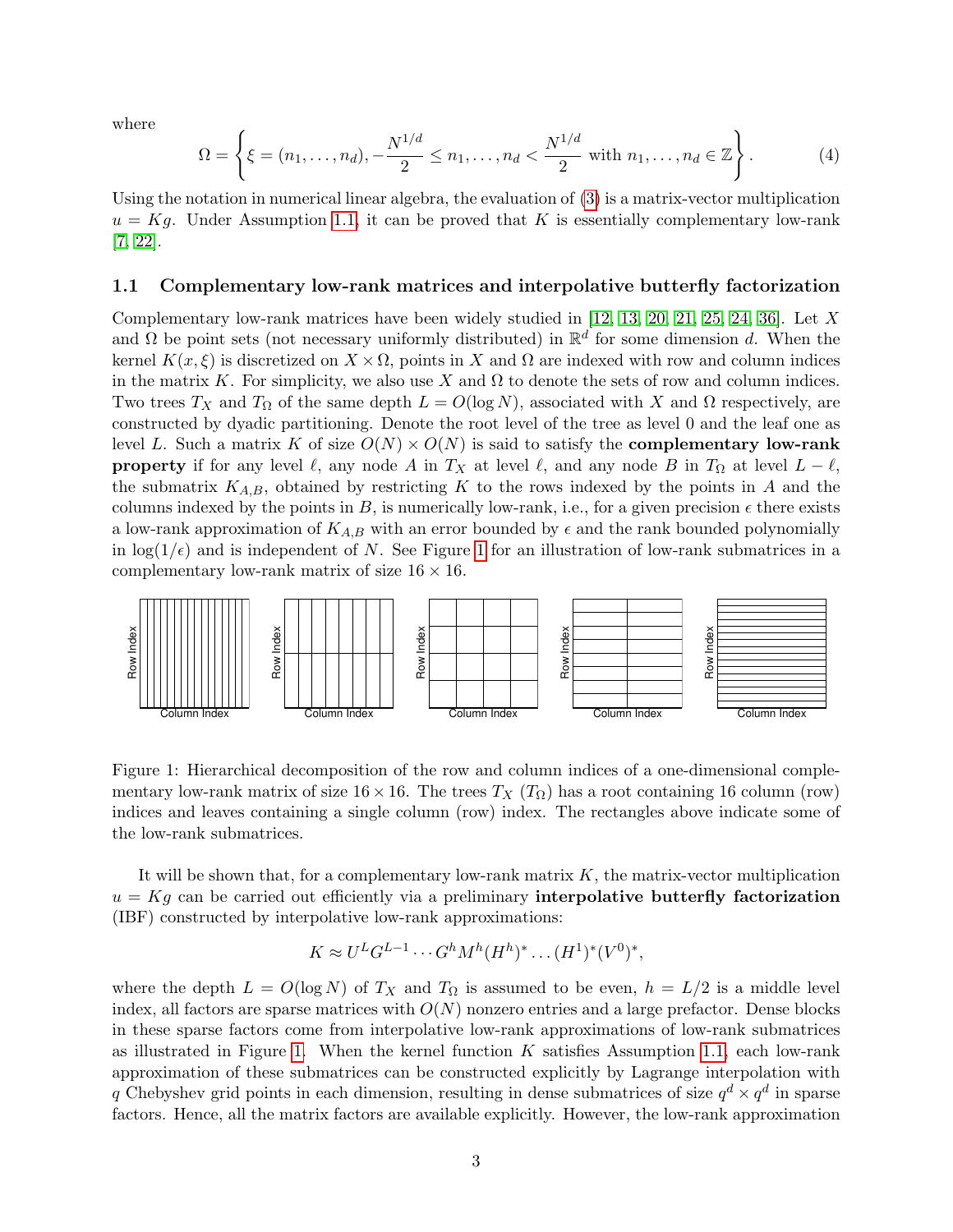by interpolation is not optimal in the sense that it over estimates the numerical rank  $r_0$  of the lowrank matrix, i.e.  $q^d > r_0$ . Hence, dense blocks in these sparse factors can be further compressed to smaller submatrices of size  $r_0 \times r_0$  by a truncated SVD.

The preliminary IBF above can be further compressed by a novel sweeping matrix compression method in two stages. In the sweep-out stage, a sequence of structure-preserving matrix compression is conducted:

$$
M^h \approx C^h \bar{M}^h (R^h)^*,
$$
  

$$
G^{\ell} C^{\ell} \approx C^{\ell+1} \bar{G}^{\ell}
$$

for  $\ell = h, h + 1, \ldots, L - 1$ ,

$$
(H^{\ell}R^{\ell})^* \approx (\bar{H}^{\ell})^*(R^{\ell-1})^*
$$

for  $\ell = h, h - 1, \ldots, 1$ , starting from the middle matrix  $M<sup>h</sup>$  and moving towards outer matrices. Let

$$
\bar{U}^L = U^L C^L,
$$

and

$$
\bar{V}^0 = V^0 R^0,
$$

then we have a further compressed factorization

$$
K \approx \bar{U}^L \bar{G}^{L-1} \cdots \bar{G}^h \bar{M}^h (\bar{H}^h)^* \cdots (\bar{H}^1)^* (\bar{V}^0)^*,
$$

where all sparse factors have dense submatrices of size closer to  $r_0 \times r_0$ .  $\bar{U}^L$  and  $\bar{V}^0$  are block-diagonal matrices and the sizes of diagonal blocks depend on the distribution of points in X and  $\Omega$ . In the case of nonuniform distribution, there might be diagonal blocks with size smaller than  $r_0 \times r_0$  in  $\bar{U}^L$ and  $\bar{V}^0$ . This motivates the sweep-in stage that contains another sequence of structure-preserving matrix compression:

$$
\bar{U}^L \approx \dot{U}^L \bar{C}^L,
$$
  

$$
\bar{V}^0 \approx \dot{V}^0 \bar{R}^0,
$$
  

$$
\bar{C}^{\ell+1} \bar{G}^{\ell} \approx \dot{G}^{\ell} \bar{C}^{\ell}
$$

for  $\ell = L - 1, L - 2, \ldots, h$ ,

$$
(\bar{H}^{\ell})^*(\bar{R}^{\ell-1})^* \approx (\bar{R}^{\ell})^*(\dot{H}^{\ell})^*
$$

for  $\ell = 1, 2, \ldots, h$ , starting from outer matrices to the middle matrix. Finally, let  $\dot{M}^h = \bar{C}^h \bar{M}^h (\bar{R}^h)^*$ , and one reaches the optimal IBF

$$
K \approx \dot{U}^L \dot{G}^{L-1} \cdots \dot{G}^h \dot{M}^h (\dot{H}^h)^* \cdots (\dot{H}^1)^* (\dot{V}^0)^*,
$$
\n(5)

where all sparse factors have dense submatrices of nearly optimal size.

The optimal IBF represents K as a product of  $L + 3$  sparse matrices, where all factors are sparse matrices with  $O(N)$  nonzero entries, and the prefactor of  $O(N)$  is nearly optimal. Once constructed, the cost of applying K to a given vector  $g \in \mathbb{C}^N$  is  $O(N \log N)$ .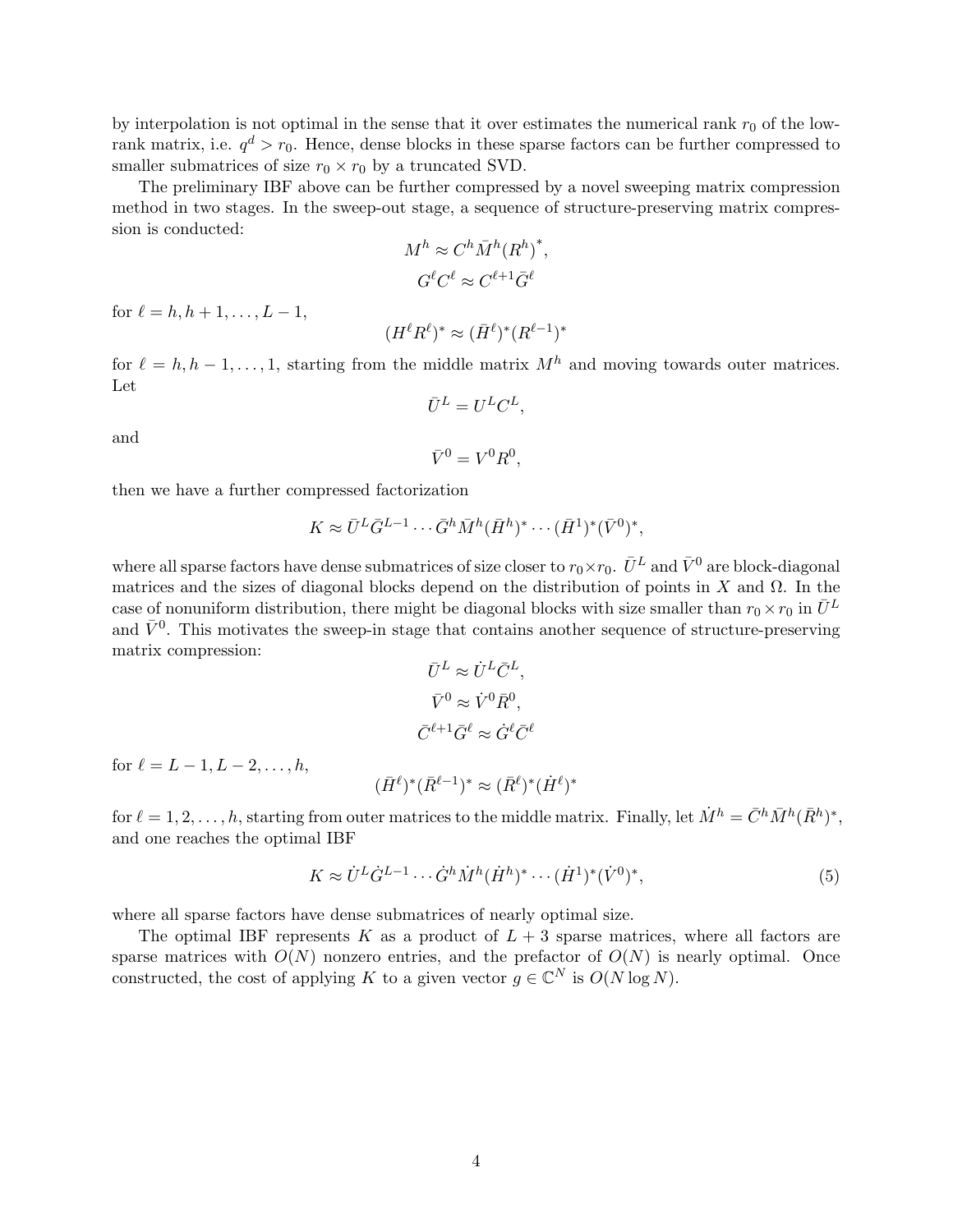### 1.2 Content

The rest of this paper is organized as follows. Section [2](#page-4-0) briefly reviews low-rank factorization techniques and the butterfly algorithm in [\[7\]](#page-26-0). Section [3](#page-9-0) describes the one-dimensional preliminary interpolative butterfly factorization based on interpolative low-rank factorization. Section [4](#page-14-0) introduces a structure-preserving matrix compression technique and a sweeping method to further compress the preliminary IBF into an optimal one. Multidimensional extension to a general case when the phase function has singularity at  $\xi = 0$  is discussed in Section [5.](#page-20-0) In Section [6,](#page-21-0) numerical examples are provided to demonstrate the efficiency of the proposed algorithms. Finally, Section [7](#page-25-0) concludes this paper with a short discussion.

## <span id="page-4-0"></span>2 Preliminary

### 2.1 Low-rank factorization

This section reviews basic tools for efficient low-rank approximations that are repeatedly used in this paper.

### Randomized low-rank approximation

For a matrix  $Z \in \mathbb{C}^{m \times n}$ , we define a rank-r approximate singular value decomposition (SVD) of Z as

$$
Z \approx U_0 \Sigma_0 V_0^*,
$$

where  $U_0 \in \mathbb{C}^{m \times r}$  is unitary,  $\Sigma_0 \in \mathbb{R}^{r \times r}$  is diagonal, and  $V_0 \in \mathbb{C}^{n \times r}$  is unitary. A straightforward method to obtain the optimal rank-r approximation of  $Z$  is to compute its truncated SVD, where  $U_0$  is the matrix with the first r left singular vectors,  $\Sigma_0$  is a diagonal matrix with the first r singular values in decreasing order, and  $V_0$  is the matrix with the first r right singular vectors.

The original truncated SVD of Z takes  $O(mn\min(m, n))$  operations. More efficient tools have been proposed by introducing randomness in computing approximate SVDs for numerically lowrank matrices. To name a few, the one in [\[16\]](#page-27-15) is based on applying the matrix to random vectors while another one in [\[13,](#page-27-14) [34\]](#page-28-8) relies on sampling the matrix entries randomly. Throughout this paper, the second one is applied to compute large low-rank approximations because it only takes linear operations with respect to the matrix size. Readers are referred to [\[13,](#page-27-14) [34\]](#page-28-8) for detailed implementation.

When an approximate SVD  $Z \approx U_0 \Sigma_0 V_0^*$  is ready, it can be rearranged in several equivalent ways. First, one can write

$$
Z \approx USV^*,
$$

where

<span id="page-4-1"></span>
$$
U = U_0 \Sigma_0^{1/2}, S = I \text{ and } V^* = \Sigma_0^{1/2} V_0^*,
$$
\n(6)

so that the left and right factors inherit similar singular values of the original numerical low-rank matrix. Depending on certain applications, sometimes it is better to write the approximation as

$$
Z\approx UV^*
$$

where

$$
U = U_0 \text{ and } V^* = \Sigma_0 V_0^*,\tag{7}
$$

or

$$
U = U_0 \Sigma_0 \text{ and } V^* = V_0^* \tag{8}
$$

so that only one factor shares the singular values of Z.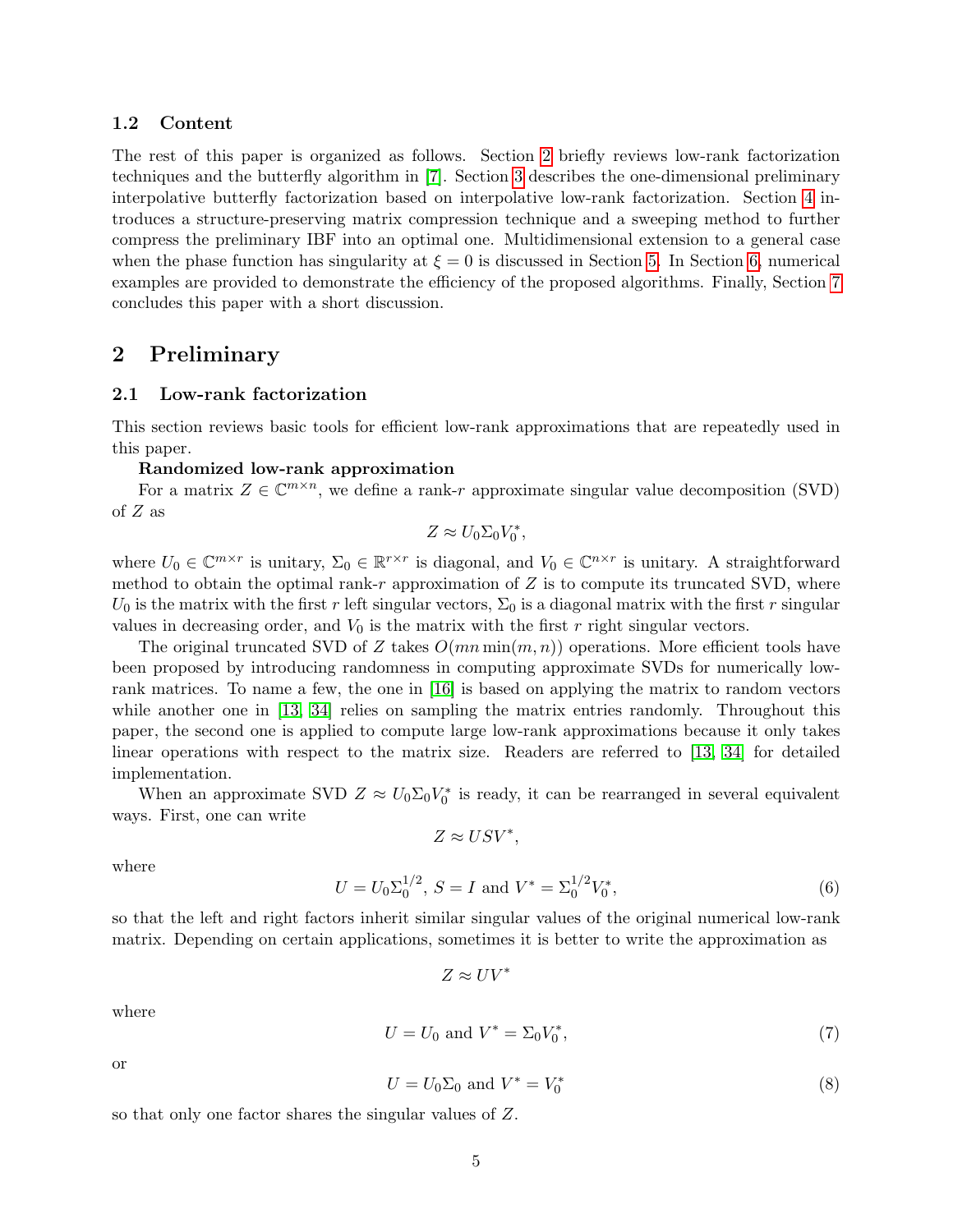#### Interpolative low-rank approximation

The randomized low-rank approximation is efficient if a kernel matrix is given, while the interpolative low-rank approximation is efficient when the explicit formula of the kernel function  $K(x,\xi) = e^{2\pi i \Phi(x,\xi)}$  is available, because the approximation can be constructed explicitly.

Following the theorems in [\[7,](#page-26-0) [22\]](#page-27-4), it can be proved that the kernel function  $K(x,\xi) = e^{2\pi i \Phi(x,\xi)}$ satisfies the complementary low-rank property if it fulfills the properties in Assumption [1.1.](#page-1-1) We will refresh the key idea here for one-dimensional kernels. Let the set X and  $\Omega$  refer to the sets defined in [\(2\)](#page-1-2) and [\(4\)](#page-2-1). Let A and B be a box pair in the dyadic trees  $T_X$  and  $T_\Omega$  such that their levels satisfy  $\ell_A + \ell_B = L$ . Then a low-rank separated representation

$$
K(x,\xi) = e^{2\pi i \Phi(x,\xi)} \approx \sum_{t=1}^{r_{\epsilon}} \alpha_t^{AB}(x) \beta_t^{AB}(\xi) \quad \text{for } x \in A, \xi \in B
$$

exists and can be constructed via the interpolative low-rank approximation as follows.

Let

$$
R^{AB}(x,\xi) := \Phi(x,\xi) - \Phi(c_A,\xi) - \Phi(x,c_B) + \Phi(c_A,c_B),
$$
\n(9)

where  $c_A$  and  $c_B$  are the centers of A and B respectively, then the kernel can be written as

$$
e^{2\pi i \Phi(x,\xi)} = e^{2\pi i \Phi(c_A,\xi)} e^{2\pi i \Phi(x,c_B)} e^{-2\pi i \Phi(c_A,c_B)} e^{2\pi i R^{AB}(x,\xi)}.
$$
(10)

.

Hence, the low-rank approximation of  $K(x, \xi)$  in  $A \times B$  is reduced to the low-rank approximation of  $e^{2\pi i R^{AB}(x,\xi)}$ .

Let  $w_A$  and  $w_B$  denote the lengths of intervals A and B, respectively. A Lagrange interpolation with Chebyshev points in x when  $w_A \leq 1/$ er<br>⊂ N and in  $\xi$  when  $w_B \leq$ y.<br>∫ N is applied to construct the low-rank approximation of  $e^{2\pi i R^{AB}(x,\xi)}$ . For this purpose, we associate with each interval a Chebyshev grid as follows.

For a fixed integer r, the Chebyshev grid of order r on  $[-1/2, 1/2]$  is defined by

$$
\left\{ z_t = \frac{1}{2} \cos \left( \frac{t\pi}{r-1} \right) \right\}_{0 \le t \le r-1}
$$

A grid *adapted to* an interval A with center  $c_A$  and length  $w_A$  is then defined via shifting and scaling as

$$
\{x_t\}_{t=0,1,\dots,r-1} = \{c_A + w_A z_t\}_{t=0,1,\dots,r-1}.
$$

Given a set of grid points  $\{x_t\}_{t=0,1,\dots,r-1}$  in A, define Lagrange interpolation polynomials  $M_t^A(x)$ taking value 1 at  $x_t$  and 0 at the other Chebyshev grid points

$$
M_t^A(x) = \prod_{0 \le j \le r-1, j \ne t} \frac{x - x_j}{x_t - x_j}.
$$

Similarly,  $M_t^B$  is denoted as the Lagrange interpolation polynomials for the interval B.

Now we are ready to construct the low-rank approximation of  $e^{2\pi i R^{AB}(x,\xi)}$  with  $r_{\epsilon}$  Chebyshev points for  $\epsilon$ -accuracy by interpolation:

• when  $w_B \leq$ √  $\overline{N}$ , the Lagrange interpolation of  $e^{2\pi i R^{AB}(x,\xi)}$  in  $\xi$  on a Chebyshev grid  $\{g_t^B\}_{1 \leq t \leq r_{\epsilon}}$ adapted to  $B$  obeys

<span id="page-5-0"></span>
$$
e^{2\pi i R^{AB}(x,\xi)} \approx \sum_{t=1}^{r_{\epsilon}} e^{2\pi i R^{AB}(x,g_t^B)} M_t^B(\xi), \quad \forall x \in A, \forall \xi \in B,
$$
\n(11)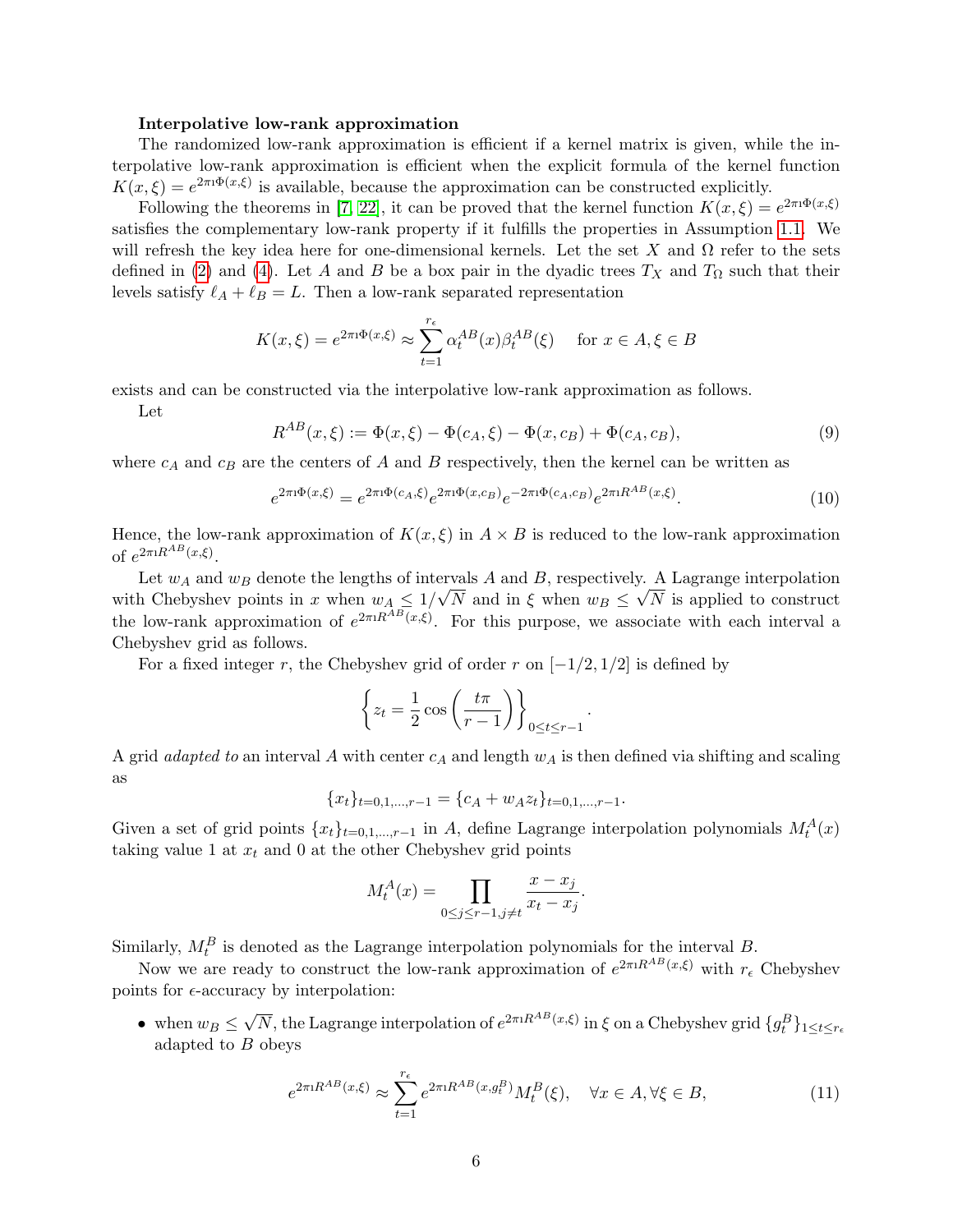• when  $w_A \leq 1/$ √  $\overline{N}$ , the Lagrange interpolation of  $e^{2\pi i R^{AB}(x,\xi)}$  in x on a Chebyshev grid  ${g_t^A}_{1 \leq t \leq r_{\epsilon}}$  adapted to A obeys

<span id="page-6-0"></span>
$$
e^{2\pi i R^{AB}(x,\xi)} \approx \sum_{t=1}^{r_{\xi}} M_t^A(x) e^{2\pi i R^{AB}(g_t^A,\xi)}, \quad \forall x \in A, \forall \xi \in B.
$$
 (12)

Finally, we are ready to construct the low-rank approximation for the kernel  $e^{2\pi i \Phi(x,\xi)}$ :

• when  $w_B \leq$ √  $\overline{N}$ , we multiply [\(11\)](#page-5-0) with  $e^{2\pi i \Phi(c_A,\xi)} e^{2\pi i \Phi(x,c_B)} e^{-2\pi i \Phi(c_A,c_B)}$ , which gives that  $\forall x \in A, \forall \xi \in B$ 

<span id="page-6-1"></span>
$$
e^{2\pi i \Phi(x,\xi)} \approx \sum_{t=1}^{r_{\epsilon}} e^{2\pi i \Phi(x,g_{t}^{B})} \left( e^{-2\pi i \Phi(c_{A},g_{t}^{B})} M_{t}^{B}(\xi) e^{2\pi i \Phi(c_{A},\xi)} \right); \tag{13}
$$

• when  $w_A \leq 1/$ √  $\overline{N}$ , multiply [\(12\)](#page-6-0) with  $e^{2\pi i \Phi(c_A,\xi)} e^{2\pi i \Phi(x,c_B)} e^{-2\pi i \Phi(c_A,c_B)}$  and obtain that  $\forall x \in$  $A, \forall \xi \in B$ 

<span id="page-6-2"></span>
$$
e^{2\pi i \Phi(x,\xi)} \approx \sum_{t=1}^{r_{\epsilon}} \left( e^{2\pi i \Phi(x,c_B)} M_t^A(x) e^{-2\pi i \Phi(g_t^A,c_B)} \right) e^{2\pi i \Phi(g_t^A,\xi)}.
$$
 (14)

The interpolative low-rank factorization can be constructed on-the-fly from the explicit formulas above, which is the main advantage over randomized low-rank approximations. However, since it relies on the information on a fixed Chebyshev grid, the number of Chebyshev points must be sufficiently large to obtain an accurate approximation, i.e., the  $\epsilon$ -separation rank  $r_{\epsilon}$  might be greater than the true numerical rank with  $\epsilon$  accuracy.

#### <span id="page-6-4"></span>2.2 Butterfly algorithm

This section provides a brief description of the overall structure of the butterfly algorithm based on the interpolative low-rank approximation in the previous section. In this section, X and  $\Omega$  refer to two general sets of N points in  $\mathbb{R}$ , respectively. With no loss of generality, we assume the points in these two sets are distributed quasi-uniformly but they are not necessarily the sets defined in [\(2\)](#page-1-2) and [\(4\)](#page-2-1).

Given an input  $\{g(\xi), \xi \in \Omega\}$ , the goal is to compute the potentials  $\{u(x), x \in X\}$  defined by

$$
u(x) = \sum_{\xi \in \Omega} K(x, \xi) g(\xi), \quad x \in X,
$$

where  $K(x,\xi)$  is a kernel function. The main data structure of the butterfly algorithm is a pair of dyadic trees  $T_X$  and  $T_\Omega$ . Recall that for any pair of intervals  $A \times B \in T_X \times T_\Omega$  obeying the condition  $\ell_A + \ell_B = L$ , the submatrix  ${K(x, \xi)}_{x \in A, \xi \in B}$  is approximately of a constant rank. An explicit method to construct its low-rank approximation is given by the interpolative low-rank approximation. More precisely, for any  $\epsilon > 0$ , there exists a constant  $r_{\epsilon}$  independent of N and two sets of functions  $\{\alpha_t^{AB}(x)\}_{1 \leq t \leq r_{\epsilon}}$  and  $\{\beta_t^{AB}(\xi)\}_{1 \leq t \leq r_{\epsilon}}$  given in [\(13\)](#page-6-1) or [\(14\)](#page-6-2) such that

<span id="page-6-3"></span>
$$
\left| K(x,\xi) - \sum_{t=1}^{r_{\epsilon}} \alpha_t^{AB}(x) \beta_t^{AB}(\xi) \right| \le \epsilon, \quad \forall x \in A, \forall \xi \in B.
$$
 (15)

For a given interval B in  $\Omega$ , define  $u^B(x)$  to be the *restricted potential* over the sources  $\xi \in B$ 

$$
u^{B}(x) = \sum_{\xi \in B} K(x,\xi)g(\xi).
$$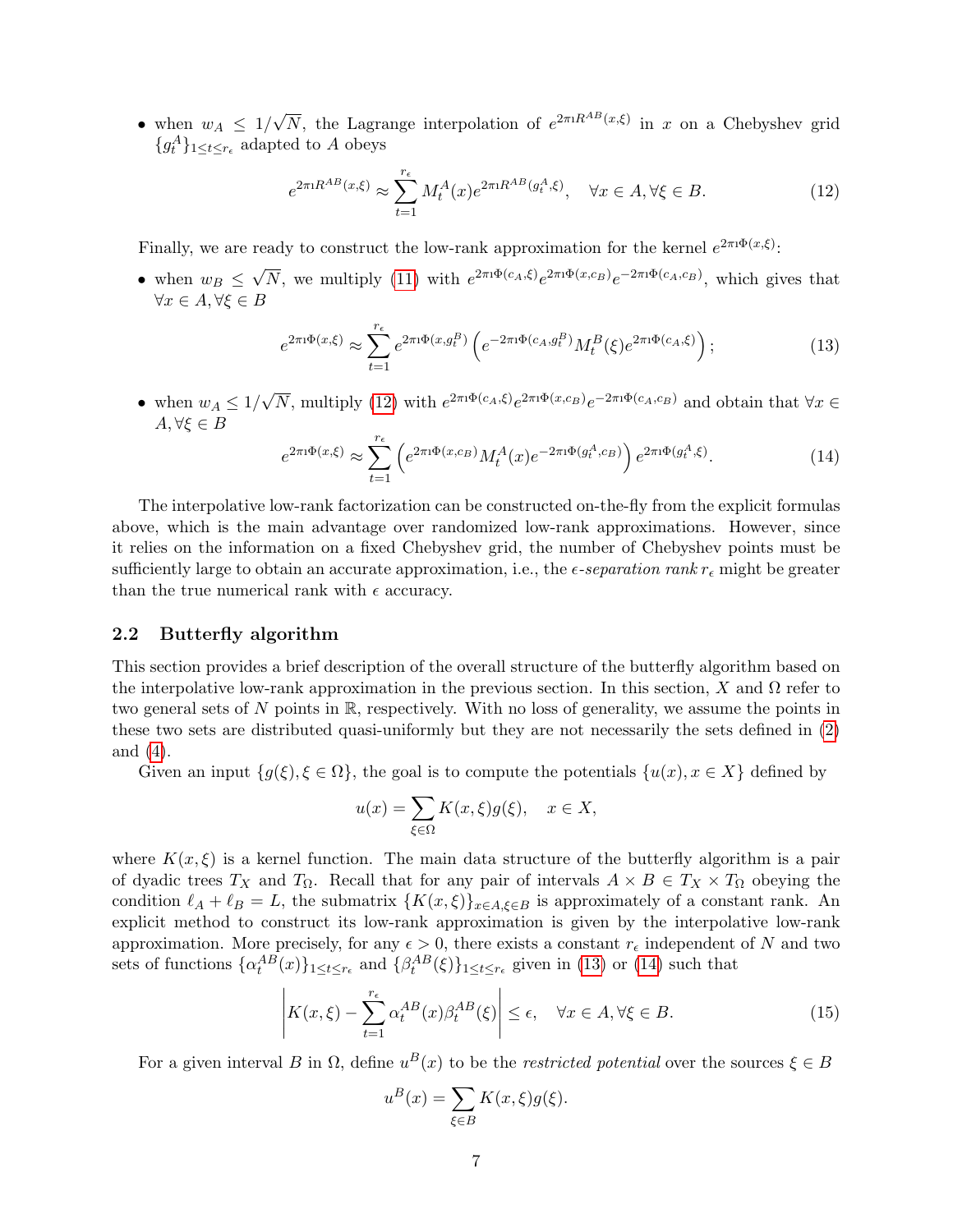The low-rank property gives a compact expansion for  $\{u^B(x)\}_{x\in A}$  as summing [\(15\)](#page-6-3) over  $\xi \in B$ with coefficients  $g(\xi)$  gives

$$
\left| u^B(x) - \sum_{t=1}^{r_{\epsilon}} \alpha_t^{AB}(x) \left( \sum_{\xi \in B} \beta_t^{AB}(\xi) g(\xi) \right) \right| \le \left( \sum_{\xi \in B} |g(\xi)| \right) \epsilon, \quad \forall x \in A.
$$

Therefore, if one can find coefficients  $\{\lambda_t^{AB}\}_{1 \leq t \leq r_{\epsilon}}$  obeying

$$
\lambda_t^{AB} \approx \sum_{\xi \in B} \beta_t^{AB}(\xi) g(\xi), \quad 1 \le t \le r_\epsilon,
$$
\n(16)

then the restricted potential  $\{u^B(x)\}_{x \in A}$  admits a compact expansion

$$
\left| u^B(x) - \sum_{t=1}^{r_{\epsilon}} \alpha_t^{AB}(x) \lambda_t^{AB} \right| \le \left( \sum_{\xi \in B} |g(\xi)| \right) \epsilon, \quad \forall x \in A.
$$

The butterfly algorithm below provides an efficient way for computing  $\{\lambda_t^{AB}\}_{1\leq t\leq r_\epsilon}$  recursively. The general structure of the algorithm consists of a top-down traversal of  $T_X$  and a bottom-up traversal of  $T_{\Omega}$ , carried out simultaneously. A schematic illustration of the data flow in this algorithm is provided in Figure [2.](#page-9-1)

#### <span id="page-7-0"></span>Algorithm 2.1. Butterfly algorithm

- 1. Preliminaries. Construct the trees  $T_X$  and  $T_\Omega$ .
- 2. Initialization. Let A be the root of  $T_X$ . For each leaf interval B of  $T_\Omega$ , construct the expansion coefficients  $\{\lambda_t^{AB}\}_{1 \leq t \leq r_{\epsilon}}$  for the potential  $\{u^B(x)\}_{x \in A}$  by simply setting

$$
\lambda_t^{AB} = \sum_{\xi \in B} \beta_t^{AB}(\xi) g(\xi), \quad 1 \le t \le r_{\epsilon}.\tag{17}
$$

By the interpolative low-rank approximation, we can define the expansion coefficients  $\{\lambda_t^{AB}\}_{1\leq t\leq r_\epsilon}$ by

$$
\lambda_t^{AB} := e^{-2\pi i \Phi(c_A, g_t^B)} \sum_{\xi \in B} \left( M_t^B(\xi) e^{2\pi i \Phi(c_A, \xi)} g(\xi) \right). \tag{18}
$$

3. Recursion. For  $\ell = 1, 2, \ldots, L/2$ , visit level  $\ell$  in  $T_X$  and level  $L - \ell$  in  $T_{\Omega}$ . For each pair  $(A, B)$  with  $\ell_A = \ell$  and  $\ell_B = L - \ell$ , construct the expansion coefficients  $\{\lambda_t^{AB}\}_{1 \leq t \leq r_{\epsilon}}$  for the potential  $\{u^B(x)\}_{x\in A}$  using the low-rank representation constructed at the previous level. Let P be A's parent and C be a child of B. Throughout, we shall use the notation  $C \succ B$  when C is a child of B. At level  $\ell - 1$ , the expansion coefficients  $\{\lambda_s^{PC}\}_{1 \leq s \leq r_{\epsilon}}$  of  $\{u^C(x)\}_{x \in P}$  are readily available and we have

$$
\left| u^C(x) - \sum_{s=1}^{r_{\epsilon}} \alpha_s^{PC}(x) \lambda_s^{PC} \right| \le \left( \sum_{\xi \in C} |g(\xi)| \right) \epsilon, \quad \forall x \in P.
$$

Since  $u^B(x) = \sum_{C \succ B} u^C(x)$ , the previous inequality implies that

$$
\left| u^B(x) - \sum_{C \succ B} \sum_{s=1}^{r_{\epsilon}} \alpha_s^{PC}(x) \lambda_s^{PC} \right| \le \left( \sum_{\xi \in B} |g(\xi)| \right) \epsilon, \quad \forall x \in P.
$$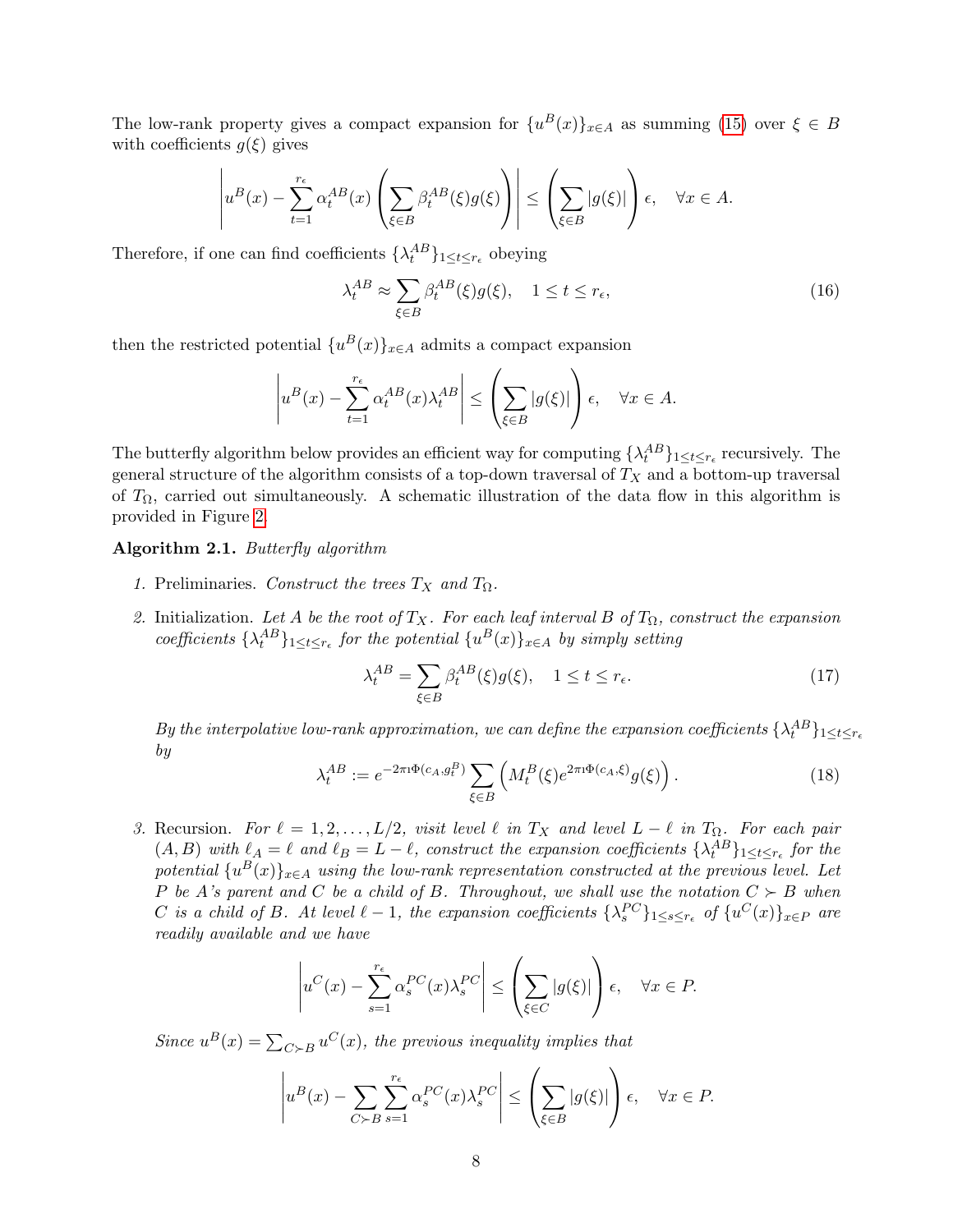Since  $A \subset P$ , the above approximation is of course true for any  $x \in A$ . However, since  $\ell_A$  +  $\ell_B = L$ , the sequence of restricted potentials  $\{u^B(x)\}_{x \in A}$  also has a low-rank approximation of size  $r_{\epsilon}$ , namely,

$$
\left| u^B(x) - \sum_{t=1}^{r_{\epsilon}} \alpha_t^{AB}(x) \lambda_t^{AB} \right| \le \left( \sum_{\xi \in B} |g(\xi)| \right) \epsilon, \quad \forall x \in A.
$$

Combining the last two approximations, we obtain that  $\{\lambda_t^{AB}\}_{1 \leq t \leq r_{\epsilon}}$  should obey

$$
\sum_{t=1}^{r_{\epsilon}} \alpha_t^{AB}(x) \lambda_t^{AB} \approx \sum_{C \succ B} \sum_{s=1}^{r_{\epsilon}} \alpha_s^{PC}(x) \lambda_s^{PC}, \quad \forall x \in A.
$$
 (19)

This is an over-determined linear system for  $\{\lambda_t^{AB}\}_{1\leq t\leq r_{\epsilon}}$  when  $\{\lambda_s^{PC}\}_{1\leq s\leq r_{\epsilon}, C\succ B}$  are available. The butterfly algorithm uses an efficient linear transformation approximately mapping  $\{\lambda_s^{PC}\}_{1 \leq s \leq r_{\epsilon}, C \succ B}$  into  $\{\lambda_t^{AB}\}_{1 \leq t \leq r_{\epsilon}}$  as follows

$$
\lambda_t^{AB} := e^{-2\pi i \Phi(c_A, g_t^B)} \sum_{C \succ B} \sum_{s=1}^{r_{\epsilon}} M_t^B(g_s^C) e^{2\pi i \Phi(c_A, g_s^C)} \lambda_s^{PC}.
$$
 (20)

4. Switch. For the levels visited, the Chebyshev interpolation is applied in variable  $\xi$ , while the interpolation is applied in variable x for levels  $\ell > L/2$ . Hence, we are switching the interpolation method at this step. Now we are still working on level  $\ell = L/2$  and the same domain pairs  $(A, B)$  in the last step. Let  $\lambda_s^{AB}$  denote the expansion coefficients obtained by Chebyshev interpolation in variable  $\xi$  in the last step. Correspondingly,  $\{g_s^B\}_s$  are the grid points in B in the last step. We take advantage of the interpolation in variable x in A and generate grid points  $\{g_t^A\}_{1 \leq t \leq r_{\epsilon}}$  in A. Then we can define new expansion coefficients

$$
\lambda_t^{AB} := \sum_{s=1}^{r_{\epsilon}} e^{2\pi \mathrm{i} \Phi(g_t^A, g_s^B)} \lambda_s^{AB}.
$$

5. Recursion. Similar to the discussion in Step 3, we go up in tree  $T_{\Omega}$  and down in tree  $T_X$  at the same time until we reach the level  $\ell = L$ . We construct the approximation functions by Chebyshev interpolation in variable x as follows:

$$
\alpha_t^{AB}(x) = e^{2\pi i \Phi(x,c_B)} M_t^A(x) e^{-2\pi i \Phi(g_t^A,c_B)}, \quad \beta_t^{AB}(\xi) = e^{2\pi i \Phi(g_t^A,\xi)}.
$$
 (21)

Hence, the new expansion coefficients  $\{\lambda_t^{AB}\}_{1 \leq t \leq r_{\epsilon}}$  can be defined as

<span id="page-8-0"></span>
$$
\lambda_t^{AB} := \sum_{C \succ B} e^{2\pi i \Phi(g_t^A, c_C)} \sum_{s=1}^{r_{\epsilon}} \left( M_s^P(g_t^A) e^{-2\pi i \Phi(g_s^P, c_C)} \lambda_s^{PC} \right), \tag{22}
$$

where again  $P$  is  $A$ 's parent and  $C$  is a child interval of  $B$ .

6. Termination. Finally,  $\ell = L$  and set B to be the root node of  $T_{\Omega}$ . For each leaf interval  $A \in T_X$ , use the constructed expansion coefficients  $\{\lambda_t^{AB}\}_{1 \leq t \leq r_{\epsilon}}$  in [\(22\)](#page-8-0) to evaluate  $u^B(x)$  for each  $x \in A$ ,

$$
u(x) = u^{B}(x) = \sum_{t=1}^{r_{\epsilon}} \alpha_{t}^{AB}(x) \lambda_{t}^{AB}
$$
  
=  $e^{2\pi i \Phi(x,c_{B})} \sum_{t=1}^{r_{\epsilon}} \left( M_{t}^{A}(x) e^{-2\pi i \Phi(g_{t}^{A},c_{B})} \lambda_{t}^{AB} \right).$  (23)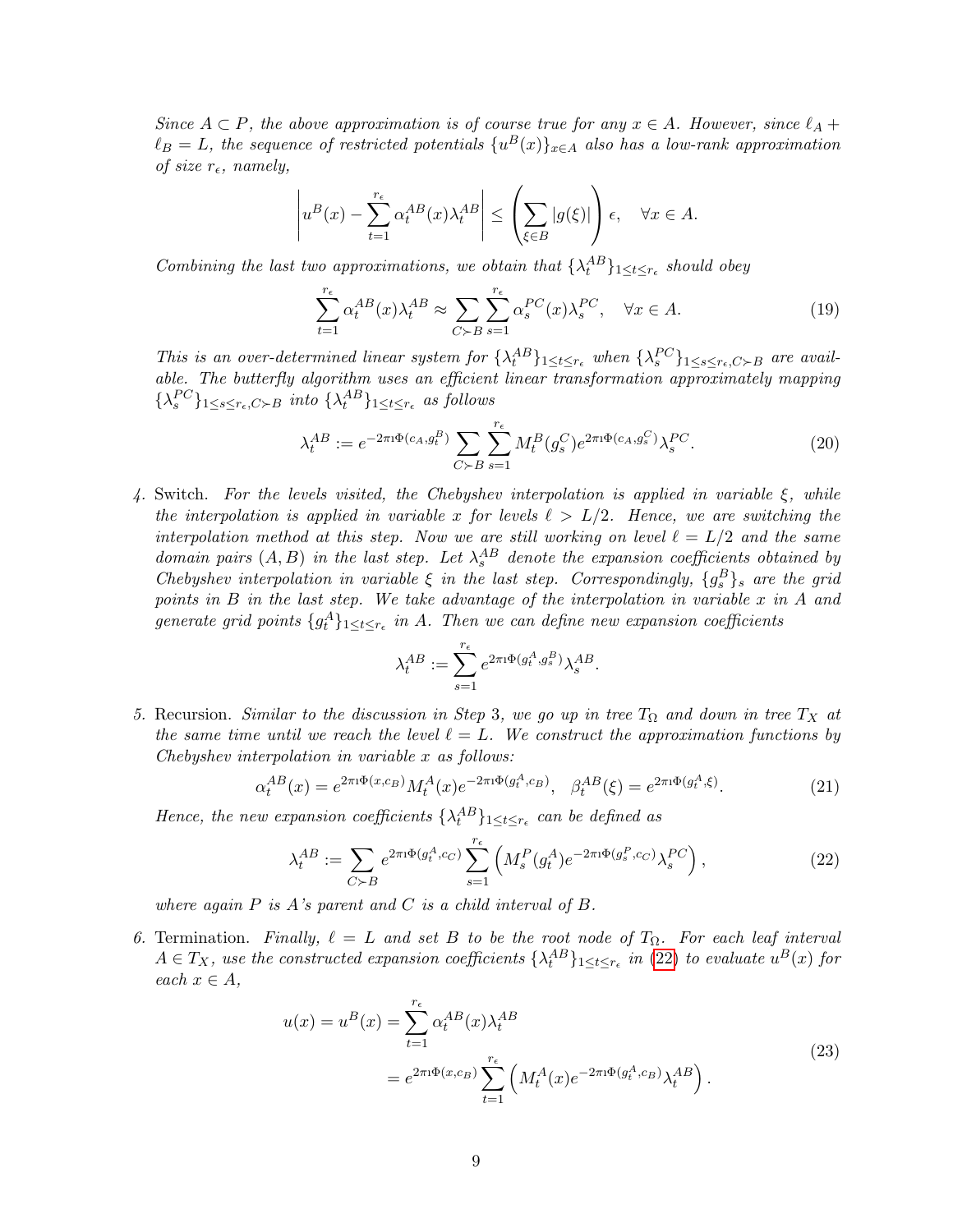<span id="page-9-1"></span>

Figure 2: Trees of the row and column indices. Left:  $T_X$  for the row indices X. Right:  $T_\Omega$  for the column indices  $\Omega$ . The interaction between  $A \in T_X$  and  $B \in T_\Omega$  starts at the root of  $T_X$  and the leaves of  $T_{\Omega}$ .

## <span id="page-9-0"></span>3 Preliminary interpolative butterfly factorization (IBF)

This section presents the preliminary interpolative butterfly factorization (IBF) for a matrix  $K \in$  $\mathbb{C}^{N\times N}$  when its kernel function satisfies Assumption [1.1.](#page-1-1) In fact, the preliminary interpolative butterfly factorization is a matrix representation of the butterfly algorithm [\[7\]](#page-26-0). Similar to the butterfly algorithm, we adopt the same notation of point sets X and  $\Omega$ , trees  $T_X$  and  $T_\Omega$  of depth L (assumed to be an even number). At each level  $\ell, \ell = 0, \ldots, L$ , we denote the *i*th node at level  $\ell$  in  $T_X$  as  $A_i^{\ell}$  for  $i = 0, 1, \ldots, 2^{\ell} - 1$  and the jth node at level  $L - \ell$  in  $T_{\Omega}$  as  $B_j^{L-\ell}$  for  $j = 0, 1, \ldots, 2^{L-\ell} - 1$ . These nodes naturally partition K into  $O(N)$  submatrices  $K_{A_i^{\ell}, B_j^{L-\ell}}$ . For simplicity, we write  $K_{i,j}^{\ell} := K_{A_i^{\ell}, B_j^{L-\ell}}$ , where the superscript is used to indicate the level (in  $T_X$ ). With abuse of notation, sometimes we use the subscripts  $i, j$  and the superscript  $\ell$  on a matrix or a vector corresponding the domain pair  $(A_i^{\ell}, B_j^{L-\ell})$  for simplicity, although it is not a submatrix or a subvector restricted in  $(A_i^{\ell}, B_j^{L-\ell}).$ 

The preliminary IBF is based on the observation that the butterfly algorithm in Section [2.2](#page-6-4) can be written in a form of matrix factorization. The operations in Step 2 to 6 in Algorithm [2.1](#page-7-0) are essentially a sequence of matrix vector multiplications with  $O(\log N)$  multiplications, each matrix of which has only  $O(r_{\epsilon}^2 N)$  nonzero entries. Since all the operations are given explicitly based on Chebyshev interpolation, these sparse matrices can be formed by explicit formulas. By formulating these matrices step by step following the flow in Algorithm [2.1,](#page-7-0) the preliminary IBF is proposed as follows.

- 1. Preliminaries. Construct the trees  $T_X$  and  $T_\Omega$ .
- 2. Initialization. At level  $\ell = 0$ , for each  $j = 0, 1, ..., 2^L 1$ , let A be  $\Omega$  and B be  $B_j^L$  of  $T_{\Omega}$ . Construct the expansion coefficients  $\{\lambda_t^{AB}\}_{1 \leq t \leq r_{\epsilon}}$  for the potential  $\{u^B(x)\}_{x \in A}$  by simply setting

<span id="page-9-2"></span>
$$
\lambda_t^{AB} := e^{-2\pi i \Phi(c_A, g_t^B)} \sum_{\xi \in B} \left( M_t^B(\xi) e^{2\pi i \Phi(c_A, \xi)} g(\xi) \right). \tag{24}
$$

For each  $j = 0, 1, ..., 2^L - 1$ , a column vector  $\Lambda_j^0$  corresponding to the domain pair  $(A, B)$  =  $(\Omega, B_j^L)$  is defined as

$$
\Lambda_j^0 = \begin{pmatrix} \lambda_1^{AB} \\ \vdots \\ \lambda_{r_{\epsilon}}^{AB} \end{pmatrix}.
$$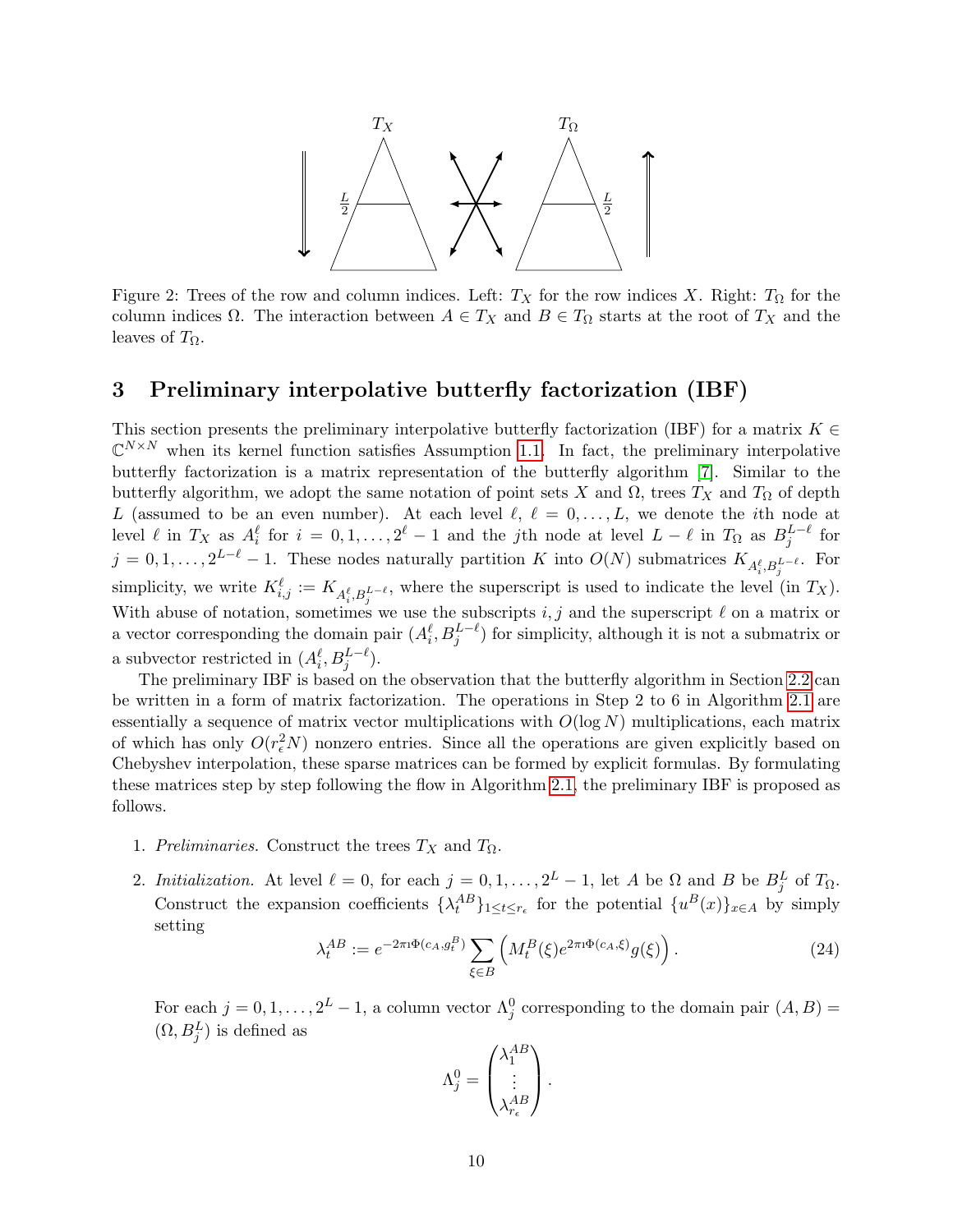Let  $(V_j^0)^* \in \mathbb{C}^{r_{\epsilon} \times O(1)}$  represent the linear transformation in [\(24\)](#page-9-2) and  $g_j^0$  be the vector representing  $g(\xi)$  for  $\xi \in B_j^L$ . Then we have

<span id="page-10-0"></span>
$$
\Lambda_j^0 = (V_j^0)^* g_j^0.
$$
\n(25)

As we shall see later, the conjugate transpose  $*$  is applied for the purpose of notation consistency. By assembling the matrix-vector multiplications in [\(25\)](#page-10-0), all the operations in this step can be written as

$$
\Lambda^0 = \begin{pmatrix} \Lambda_0^0 \\ \vdots \\ \Lambda_{2L-1}^0 \end{pmatrix} = (V^0)^* g,
$$

where

$$
V^0 = \text{ diag }\left\{V_0^0, V_1^0, \cdots, V_{2^L-1}^0\right\}.
$$

3. Recursion. For  $\ell = 1, 2, \ldots, L/2$ , visit level  $\ell$  in  $T_X$  and level  $L - \ell$  in  $T_\Omega$ . At each level  $\ell$ , for each pair  $(A, B)$  with  $\ell_A = \ell$  and  $\ell_B = L - \ell$ , construct the expansion coefficients  $\{\lambda_t^{AB}\}_{1\leq t\leq r_{\epsilon}}$  using the low-rank representation constructed at the previous level  $(\ell = 0$  is the initialization step). Let  $P$  be  $A$ 's parent and  $C$  be a child of  $B$ . An efficient linear transformation approximately mapping  $\{\lambda_s^{PC}\}_{1 \leq s \leq r_{\epsilon}, C \succ B}$  into  $\{\lambda_t^{AB}\}_{1 \leq t \leq r_{\epsilon}}$  is constructed by

<span id="page-10-1"></span>
$$
\lambda_t^{AB} := e^{-2\pi i \Phi(c_A, g_t^B)} \sum_{C \succ B} \sum_{s=1}^{r_{\epsilon}} M_t^B(g_s^C) e^{2\pi i \Phi(c_A, g_s^C)} \lambda_s^{PC}.
$$
 (26)

At each level  $\ell$ , for each  $i = 0, 1, \ldots, 2^{\ell} - 1$  and  $j = 0, 1, \ldots, 2^{L-\ell} - 1$ , a column vector  $\Lambda_{i,j}^{\ell}$  is defined as

$$
\Lambda_{i,j}^{\ell} = \begin{pmatrix} \lambda_1^{AB} \\ \vdots \\ \lambda_{r_{\epsilon}}^{AB} \end{pmatrix} \in \mathbb{C}^{r_{\epsilon}},
$$
\n(27)

where the domain pair  $(A, B) = (A_i^{\ell}, B_j^{L-\ell})$ . For a fixed j, stacking vectors  $\{\Lambda_{i,j}^{\ell}\}_i$  together forms a larger column vector  $\Lambda_j^{\ell}$  and stacking vectors  $\{\Lambda_j^{\ell}\}_j$  together forms a column vector  $\Lambda^\ell,$ 

$$
\Lambda_j^\ell=\begin{pmatrix} \Lambda_{0,j}^\ell\\ \vdots\\ \Lambda_{2^\ell-1,j}^\ell \end{pmatrix},\quad \Lambda^\ell=\begin{pmatrix} \Lambda_0^\ell\\ \vdots\\ \Lambda_{2^{L-\ell}-1}^\ell \end{pmatrix}.
$$

The linear transformation in [\(26\)](#page-10-1) maps two small column vectors  $\Lambda_{i,2j}^{\ell-1}$  and  $\Lambda_{i,2j+1}^{\ell-1}$  at the previous level  $\ell-1$  to a small column vector  $\Lambda_{2i,j}^{\ell}$  if  $A$  is the first child of  $P$  (or  $\Lambda_{2i+1,j}^{\ell}$  if  $A$  is the second child of P) at the current level  $\ell$  for all  $i = 0, 1, \ldots, 2^{\ell-1} - 1$  and  $j = 0, 1, \ldots, 2^{L-\ell} - 1$ . Hence, for each pair  $(i, j)$ , the linear transformation in [\(26\)](#page-10-1) can be written as a matrix vector multiplication

$$
\Lambda_{2i,j}^{\ell} = \left( H_{2i,2j}^{\ell} \quad H_{2i,2j+1}^{\ell} \right) \begin{pmatrix} \Lambda_{i,2j}^{\ell-1} \\ \Lambda_{i,2j+1}^{\ell-1} \end{pmatrix},\tag{28}
$$

where  $H_{2i,2j}^{\ell} \in \mathbb{C}^{r_{\epsilon} \times r_{\epsilon}}$  and  $H_{2i,2j+1}^{\ell} \in \mathbb{C}^{r_{\epsilon} \times r_{\epsilon}}$ , or

$$
\Lambda_{2i+1,j}^{\ell} = \begin{pmatrix} H_{2i+1,2j}^{\ell} & H_{2i+1,2j+1}^{\ell} \end{pmatrix} \begin{pmatrix} \Lambda_{i,2j}^{\ell-1} \\ \Lambda_{i,2j+1}^{\ell-1} \end{pmatrix},
$$
\n(29)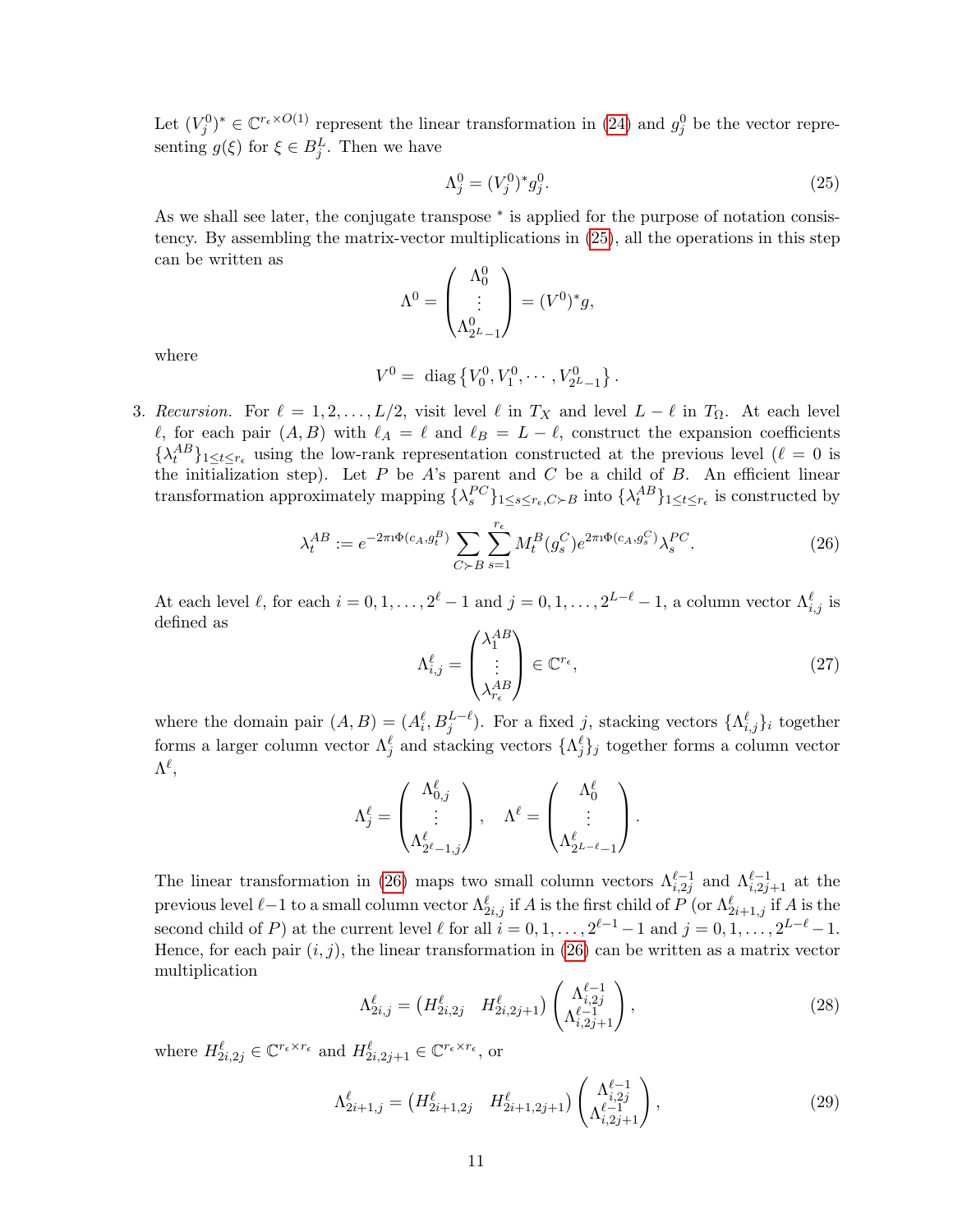where  $H_{2i+1,2j}^{\ell} \in \mathbb{C}^{r_{\epsilon} \times r_{\epsilon}}$  and  $H_{2i+1,2j+1}^{\ell} \in \mathbb{C}^{r_{\epsilon} \times r_{\epsilon}}$ . Assemble the above small matrices together to get

$$
H_j^\ell=\begin{pmatrix}H_{0,2j}^\ell&H_{1,2j}^\ell& & & & &\\ &H_{2,2j}^\ell&H_{3,2j}^\ell& &\\ &&&&\ddots&\\ &&&&H_{2^\ell-2,2j}^\ell&H_{2^\ell-1,2j}^\ell\\ \hline\\ H_{0,2j+1}^\ell&H_{1,2j+1}^\ell& & &\\ &&&&H_{2,2j+1}^\ell&H_{3,2j+1}^\ell\\ &&&&&\ddots&\\ &&&&&H_{2^\ell-2,2j+1}^\ell&H_{2^\ell-1,2j+1}^\ell\end{pmatrix}
$$

for  $j = 0, 1, \ldots, 2^{L-\ell} - 1$  and

$$
H^{\ell} = \begin{pmatrix} H_0^{\ell} & & & \\ & H_1^{\ell} & & \\ & & \ddots & \\ & & & H_{2^{L-\ell}-1}^{\ell} \end{pmatrix},
$$

then all the operations in this step can be represented by a large matrix-vector multiplication

$$
\Lambda^{\ell} = (H^{\ell})^* \Lambda^{\ell-1}
$$

for  $\ell = 1, 2, \ldots, L/2$ .

4. Switch. For the levels visited, the Chebyshev interpolation is applied in variable  $\xi$ , while the interpolation is applied in variable x for levels  $\ell > L/2$ . Hence, we are switching the interpolation method at this step. Now we are still working at level  $\ell = L/2$  and the same domain pairs  $(A, B) = (A_i^{L/2})$  $i^{L/2}, B_j^{L/2}$  in the last step. Recall that  $\Lambda^{L/2}$  denote the expansion coefficients obtained by Chebyshev interpolation in variable  $\xi$  in the last step. Correspondingly,  ${g_s^B}_s$  are the grid points in B in the last step. We take advantage of the interpolation in variable x in A and generate grid points  $\{g_t^A\}_{1 \leq t \leq r_{\epsilon}}$  in A. Then we can define new expansion coefficients for Chebyshev interpolation in variable  $x$  for future steps as

<span id="page-11-0"></span>
$$
\lambda_t^{AB} := \sum_{s=1}^{r_\epsilon} e^{2\pi \mathrm{i} \Phi(g_t^A, g_s^B)} \lambda_s^{AB}.
$$
\n(30)

Let  $\tilde{M}^{L/2}_{i,j} \in \mathbb{C}^{r_{\epsilon} \times r_{\epsilon}}$  represent the linear transformation introduced by  $\{e^{2\pi i \Phi(g_t^A, g_s^B)}\}_{1 \leq t \leq r_{\epsilon}, 1 \leq s \leq r_{\epsilon}}$ for  $i, j = 0, 1, \dots, 2^{L/2} - 1$ . Then [\(30\)](#page-11-0) is equivalent to

$$
\tilde{\Lambda}_{i,j}^{L/2} = \tilde{M}_{i,j}^{L/2} \Lambda_{i,j}^{L/2}
$$

for each domain pair  $(A, B) = (A_i^{L/2})$  $_{i}^{L/2}, B_{j}^{L/2}$ ). Recall that

$$
\Lambda_j^{L/2} = \begin{pmatrix} \Lambda_{0,j}^{L/2} \\ \vdots \\ \Lambda_{2^{L/2}-1,j}^{L/2} \end{pmatrix}, \text{ and } \Lambda^{L/2} = \begin{pmatrix} \Lambda_0^{L/2} \\ \vdots \\ \Lambda_{2^{L/2}-1}^{L/2} \end{pmatrix}.
$$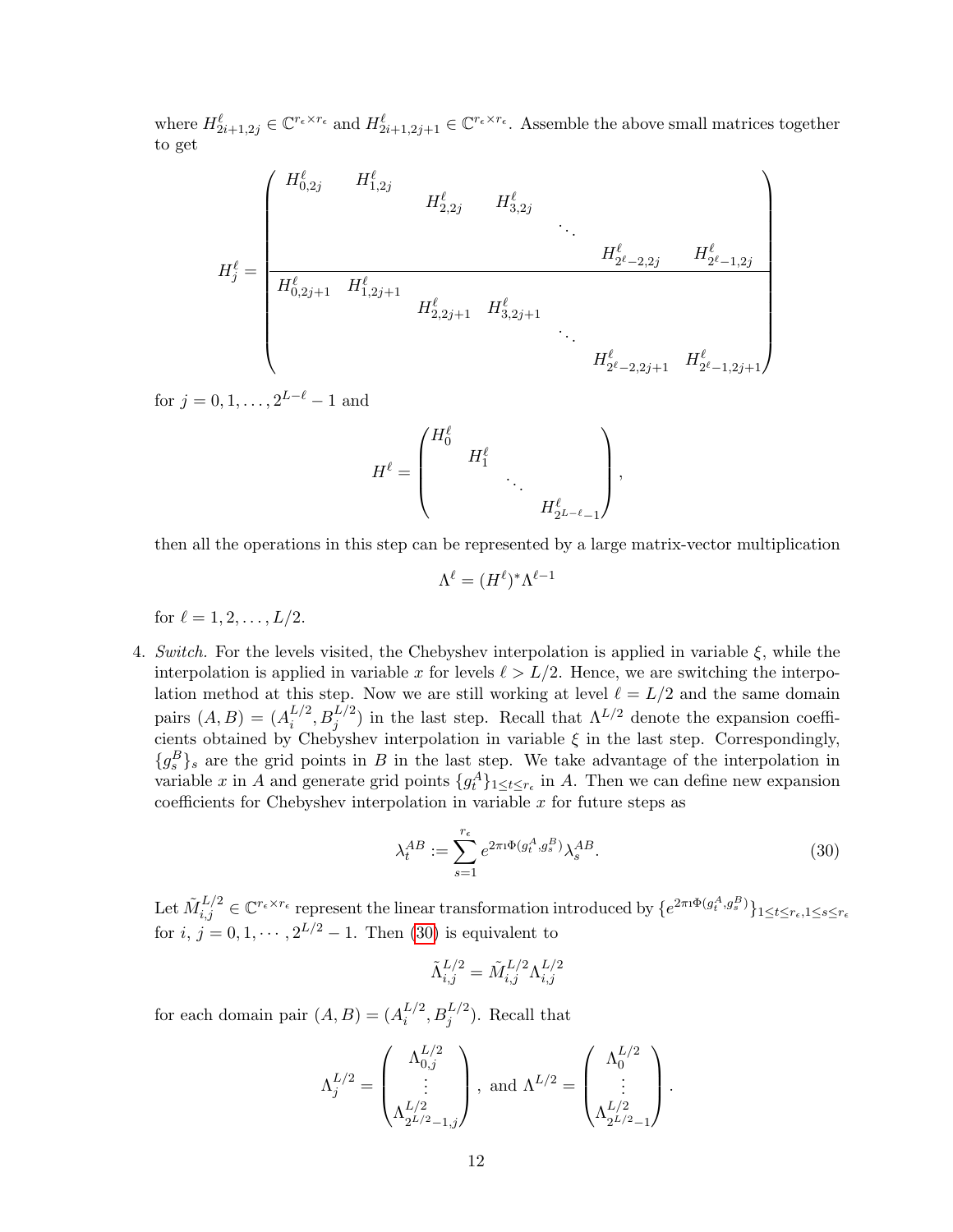If we define the expansion coefficients in a new order by

$$
\tilde{\Lambda}^{L/2}_i = \begin{pmatrix} \tilde{\Lambda}^{L/2}_{i,0} \\ \vdots \\ \tilde{\Lambda}^{L/2}_{i,2^{L/2}-1} \end{pmatrix}, \text{ and } \tilde{\Lambda}^{L/2} = \begin{pmatrix} \tilde{\Lambda}^{L/2}_0 \\ \vdots \\ \tilde{\Lambda}^{L/2}_{2^{L/2}-1} \end{pmatrix},
$$

then all the operations in [\(30\)](#page-11-0) for all domain pairs can be represented by a large matrix-vector multiplication

$$
\tilde{\Lambda}^{L/2} = M^{L/2} \Lambda^{L/2},
$$

where

$$
M^{L/2} = \begin{pmatrix} M_{0,0}^{L/2} & M_{0,1}^{L/2} & \cdots & M_{0,2^{L/2}-1}^{L/2} \\ M_{1,0}^{L/2} & M_{1,1}^{L/2} & & M_{1,2^{L/2}-1}^{L/2} \\ \vdots & & \ddots & \vdots \\ M_{2^{L/2}-1,0}^{L/2} & M_{2^{L/2}-1,1}^{L/2} & & M_{2^{L/2}-1,2^{L/2}-1}^{L/2} \end{pmatrix} \in \mathbb{C}^{r_{\epsilon}N \times r_{\epsilon}N}
$$

and  $M_{i,j}^{L/2} \in \mathbb{C}^{r_{\epsilon}\sqrt{N}\times r_{\epsilon}\sqrt{N}}$  is also a  $2^{L/2}\times 2^{L/2}$  block matrix with the only nonzero block at the location  $(j, i)$  being  $\tilde{M}_{i,j}^{L/2} \in \mathbb{C}^{r_{\epsilon} \times r_{\epsilon}}$ . By the abuse of notation, we drop the tilde notation  $\tilde{\cdot}$  of the expansion coefficients in the second half of the algorithm description.

5. Recursion. Similar to the discussion in Step 3, we go up in tree  $T_{\Omega}$  and down in tree  $T_X$ at the same time for all level  $\ell = L/2 + 1, \cdots, L$ . At each level  $\ell$ , for any domain pair  $(A, B) = (A_i^{\ell}, B_j^{L-\ell}),$  for  $i = 0, 1, ..., 2^{\ell} - 1$  and  $j = 0, 1, ..., 2^{L-\ell} - 1$ , we construct the new expansion coefficients  $\{\lambda_t^{AB}\}_{1 \leq t \leq r_{\epsilon}}$  by

<span id="page-12-0"></span>
$$
\lambda_t^{AB} := \sum_{C \succ B} e^{2\pi i \Phi(g_t^A, c_C)} \sum_{s=1}^{r_{\epsilon}} \left( M_s^P(g_t^A) e^{-2\pi i \Phi(g_s^P, c_C)} \lambda_s^{PC} \right), \tag{31}
$$

where again P is A's parent and C is a child interval of B. The coefficients are assembled as

$$
\Lambda_{i,j}^{\ell} = \begin{pmatrix} \lambda_1^{AB} \\ \vdots \\ \lambda_{r_{\epsilon}}^{AB} \end{pmatrix}, \quad \Lambda_i^{\ell} = \begin{pmatrix} \Lambda_{i,0}^{\ell} \\ \vdots \\ \Lambda_{i,2^{L-\ell}-1}^{\ell} \end{pmatrix}, \text{ and } \Lambda^{\ell} = \begin{pmatrix} \Lambda_0^{\ell} \\ \vdots \\ \Lambda_{2^{\ell}-1}^{\ell} \end{pmatrix},
$$

for  $i = 0, 1, \ldots, 2^{\ell} - 1, j = 0, 1, \ldots, 2^{L-\ell} - 1.$ 

Similarly to the first recursion step, the linear transformation in [\(31\)](#page-12-0) maps two small column vectors  $\Lambda_{i,2j}^{\ell-1}$  and  $\Lambda_{i,2j+1}^{\ell-1}$  at the previous level  $\ell-1$  to a small column vector  $\Lambda_{2i,j}^{\ell}$  if A is the first child of P (or  $\Lambda_{2i+1,j}^{\ell}$  if A is the second child of P) at the current level  $\ell$  for all  $i = 0, 1, \ldots, 2^{\ell-1} - 1$  and  $j = 0, 1, \ldots, 2^{L-\ell} - 1$ . Hence, for each pair  $(i, j)$ , the linear transformation in [\(31\)](#page-12-0) can be written as a matrix vector multiplication

$$
\Lambda_{2i,j}^{\ell} = \begin{pmatrix} G_{2i,2j}^{\ell-1} & G_{2i,2j+1}^{\ell-1} \end{pmatrix} \begin{pmatrix} \Lambda_{i,2j}^{\ell-1} \\ \Lambda_{i,2j+1}^{\ell-1} \end{pmatrix},
$$
\n(32)

where  $G_{2i,2j}^{\ell-1} \in \mathbb{C}^{r_{\epsilon} \times r_{\epsilon}}$  and  $G_{2i,2j+1}^{\ell-1} \in \mathbb{C}^{r_{\epsilon} \times r_{\epsilon}}$ , or

$$
\Lambda_{2i+1,j}^{\ell} = \begin{pmatrix} G_{2i+1,2j}^{\ell-1} & G_{2i+1,2j+1}^{\ell-1} \end{pmatrix} \begin{pmatrix} \Lambda_{i,2j}^{\ell-1} \\ \Lambda_{i,2j+1}^{\ell-1} \end{pmatrix},
$$
\n(33)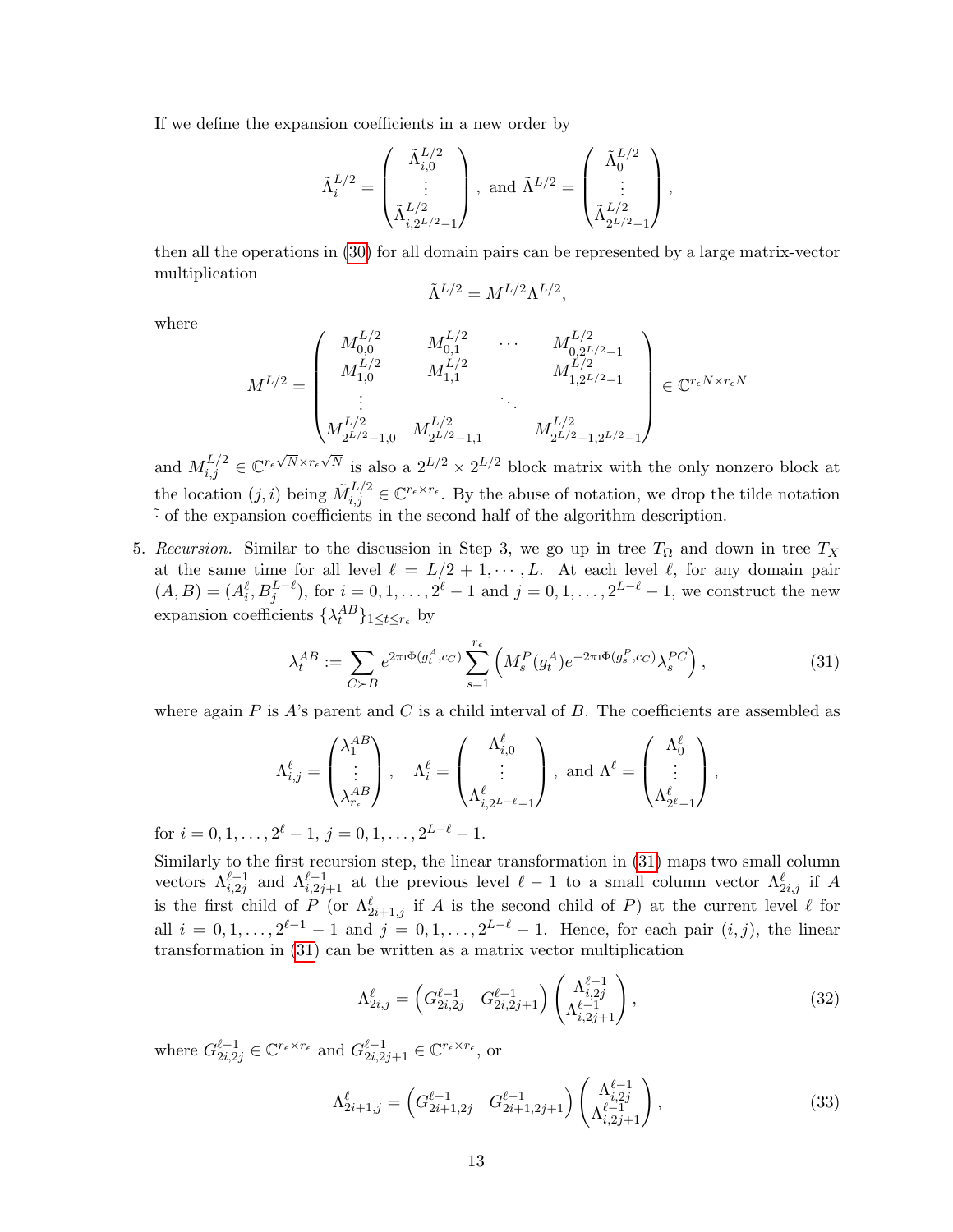where  $G_{2i+1,2j}^{\ell-1} \in \mathbb{C}^{r_{\epsilon} \times r_{\epsilon}}$  and  $G_{2i+1,2j+1}^{\ell-1} \in \mathbb{C}^{r_{\epsilon} \times r_{\epsilon}}$ . Assemble the above small matrices together to get

$$
G_i^{\ell-1} = \begin{pmatrix} G_{2i,0}^{\ell-1} & G_{2i,1}^{\ell-1} & & & & \\ & G_{2i,2}^{\ell-1} & G_{2i,3}^{\ell-1} & & & \\ & & \ddots & & & \\ G_i^{\ell-1} = \begin{pmatrix} & & & \\ & G_{2i+1,0}^{\ell-1} & G_{2i+1,1}^{\ell-1} & & \\ & & G_{2i+1,2}^{\ell-1} & G_{2i+1,3}^{\ell-1} & \\ & & \ddots & & \\ & & & G_{2i+1,2}^{\ell-1} & G_{2i+1,2}^{\ell-1} & \\ & & & \ddots & \\ & & & & G_{2i+1,2^{L-\ell}-2}^{\ell-1} & G_{2i+1,2^{L-\ell}-1}^{\ell-1} \end{pmatrix} \end{pmatrix}
$$

for  $i = 0, 1, \ldots, 2^{\ell-1} - 1$  and

$$
G^{\ell-1}=\begin{pmatrix} G_0^{\ell-1} &&&&\\ &G_1^{\ell-1}&&\\ &&\ddots&\\ &&&&G_{2^{\ell-1}-1}^{\ell-1} \end{pmatrix},
$$

then all the operations in this step can be represented by a large matrix-vector multiplication

$$
\Lambda^\ell=G^{\ell-1}\Lambda^{\ell-1}
$$

for  $\ell = L/2 + 1, \ldots, L$ .

6. Termination. Finally,  $\ell = L$  again and set  $B = \Omega$ . For each leaf interval  $A = A_i^L \in T_X$ ,  $i = 0, 1, \ldots, 2^L - 1$ , use the constructed expansion coefficients  $\delta^L$  in the last step to evaluate  $u^B(x)$  for each  $x \in A$ ,

$$
u(x) = u^{B}(x) = \sum_{t=1}^{r_{\epsilon}} \alpha_{t}^{AB}(x) \lambda_{t}^{AB}
$$
  
=  $e^{2\pi i \Phi(x,c_{B})} \sum_{t=1}^{r_{\epsilon}} \left( M_{t}^{A}(x) e^{-2\pi i \Phi(g_{t}^{A},c_{B})} \lambda_{t}^{AB} \right).$  (34)

<span id="page-13-0"></span>For each domain pair  $(A, B) = (A_i^L, \Omega)$ , let  $U_i^L \in \mathbb{C}^{O(1) \times r_{\epsilon}}$  be the matrix representing the linear transformation in [\(34\)](#page-13-0). Define

$$
U^{L} = \text{ diag }\{U_0^{L}, U_1^{L}, \cdots, U_{2^L-1}^{L}\}.
$$

By the same argument in the initialization step, the matrix-vector multiplication format of all the operations in this step is

$$
u = U^L \Lambda^L.
$$

In sum, by the discussion above,  $K$  is approximated by the preliminary IBF as

$$
K \approx U^{L}G^{L-1}\cdots G^{L/2}M^{L/2}(H^{L/2})^{*}\ldots (H^{1})^{*}(V^{0})^{*}.
$$

Since the total number of nonzero entries of the above sparse factors is  $O(r<sub>\epsilon</sub><sup>2</sup>N \log N)$  and each factors can be constructed explicitly by the Chebyshev interpolation, the operation and memory complexity of constructing and applying the IBF is  $O(r<sub>\epsilon</sub><sup>2</sup>N \log N)$ .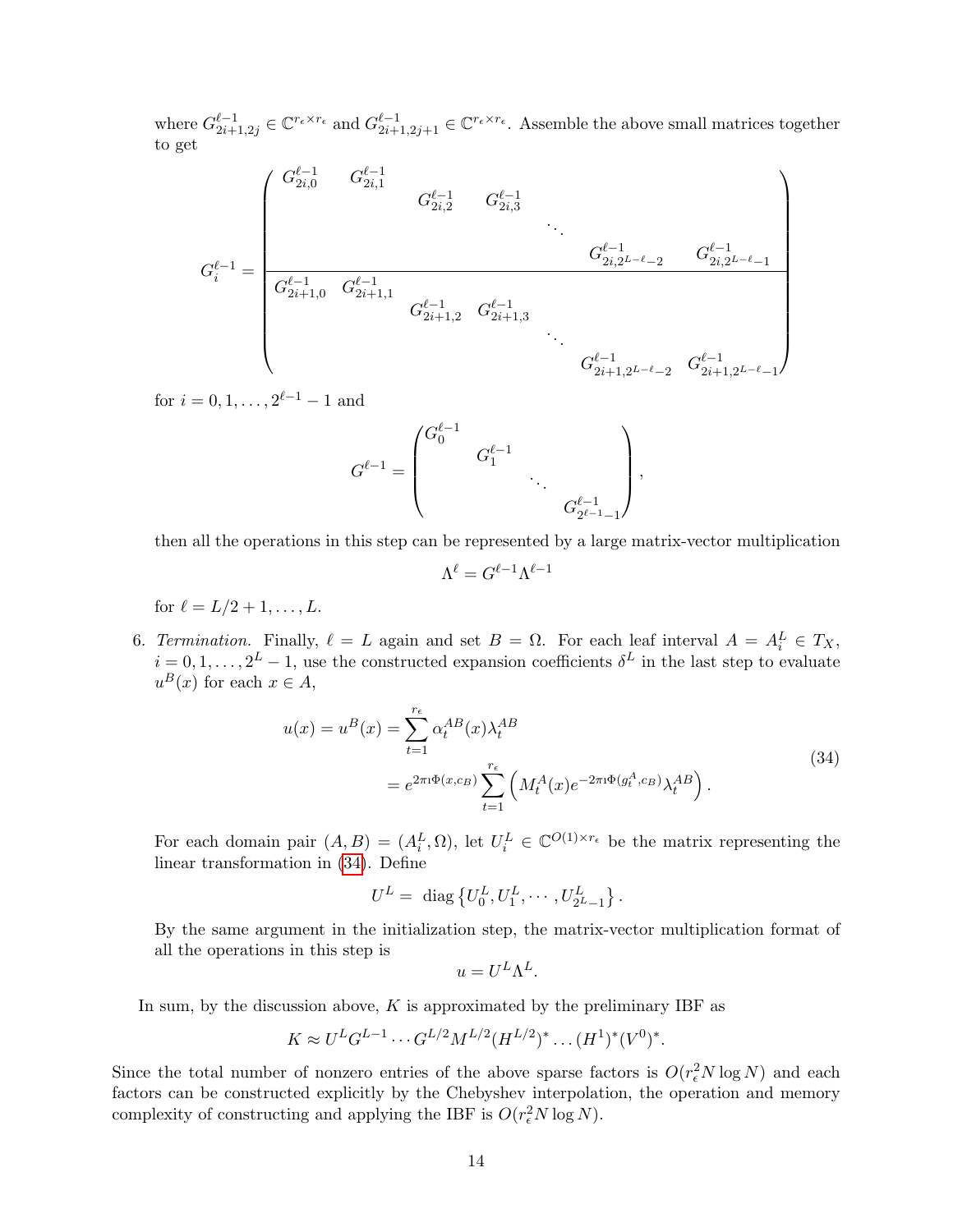## <span id="page-14-0"></span>4 Optimal interpolative butterfly factorization

Recall that at each level  $\ell$  the kernel matrix K restricted in a domain pair  $(A, B) = (A_i^{\ell}, B_j^{L-\ell}),$ denoted as  $K^{\ell}_{ij}$ , is a numerically low-rank matrix. For a given  $\epsilon$ , let  $r_0(\epsilon, \ell, i, j)$  be the numerical rank provided by a truncated SVD of  $K_{ij}^{\ell}$ . With abuse of notation, let us use  $r_0$  for simplicity. Similarly, let  $r_{\epsilon}$  denote the numerical rank provided by the low-rank approximation by Chebyshev interpolation. Since  $r_{\epsilon}$  might not be able to reveal the optimal numerical rank  $r_0$ , i.e.  $r_{\epsilon} > r_0$ . The  $O(r_{\epsilon}^2)$  prefactor in the complexity of the preliminary IBF might be far from the optimal one,  $r_0^2$ .

The above observation motivates the design of the novel sweeping matrix compression based on a sequence of structure-preserving matrix compression. The sweeping matrix compression further compresses the preliminary IBF into an optimal one. The main idea is to propagate low-rank property among matrix factors in the preliminary IBF and to shrink the size of dense submatrices in these matrix factors by the randomized low-rank approximation in Section [2.](#page-4-0)

The structure-preserving matrix compression is introduced in Section [4.1.](#page-14-1) The sweeping matrix compression consists of two stages, the sweep-out and the sweep-in stages. They will be presented in Section [4.2](#page-15-0) and Section [4.3,](#page-19-0) respectively.

#### <span id="page-14-1"></span>4.1 Structure-preserving matrix compression

One key idea to construct the optimal IBF is the sweeping matrix compression via a sequence of structure-preserving matrix compression introduced below. Suppose S is a block matrix with  $m \times k$ blocks, i.e.,

$$
S = \begin{pmatrix} S_{0,0} & S_{0,1} & \cdots & S_{0,k-1} \\ S_{1,0} & S_{1,1} & & S_{1,k-1} \\ \vdots & & \ddots & \vdots \\ S_{m-1,0} & S_{m-1,1} & & S_{m-1,k-1} \end{pmatrix} \in \mathbb{C}^{mr \times kr}.
$$

For simplicity, we assume that each block in S is of size  $r \times r$ . The structure-preserving matrix compression can be easily extended to block matrices with different block sizes. Let D be a blockdiagonal matrix with k diagonal blocks and each diagonal block is of size  $r \times r_0$  with  $r_0 \lt r$ , i.e.,

$$
D = \begin{pmatrix} D_0 & & & \\ & D_1 & & \\ & & \ddots & \\ & & & D_{k-1} \end{pmatrix} \in \mathbb{C}^{kr \times kr_0}.
$$

Let  $P$  be the product of  $S$  and  $D$ , i.e.,

$$
P = \begin{pmatrix} P_{0,0} & P_{0,1} & \cdots & P_{0,k-1} \\ P_{1,0} & P_{1,1} & P_{1,k-1} \\ \vdots & \vdots & \ddots & \vdots \\ P_{m-1,0} & P_{m-1,1} & P_{m-1,k-1} \end{pmatrix} = \begin{pmatrix} S_{0,0}D_0 & S_{0,1}D_1 & \cdots & S_{0,k-1}D_{k-1} \\ S_{1,0}D_0 & S_{1,1}D_1 & S_{1,k-1}D_{k-1} \\ \vdots & \vdots & \ddots & \vdots \\ S_{m-1,0}D_0 & S_{m-1,1}D_1 & S_{m-1,k-1}D_{k-1} \end{pmatrix} \in \mathbb{C}^{mr \times kr_0}.
$$

We call that the matrix pencil  $(S, D)$  has the **structure-preserving low rank property** of type  $(m, k, r, r_0)$ , if it satisfies the following condition. For each  $i = 1, \ldots, m$ , there exists a low-rank approximation

<span id="page-14-2"></span>
$$
(P_{i,0} \quad P_{i,1} \quad \cdots \quad P_{i,k-1}) \approx \tilde{D}_i \left( \tilde{S}_{i,0} \quad \tilde{S}_{i,1} \quad \cdots \quad \tilde{S}_{i,k-1} \right) \tag{35}
$$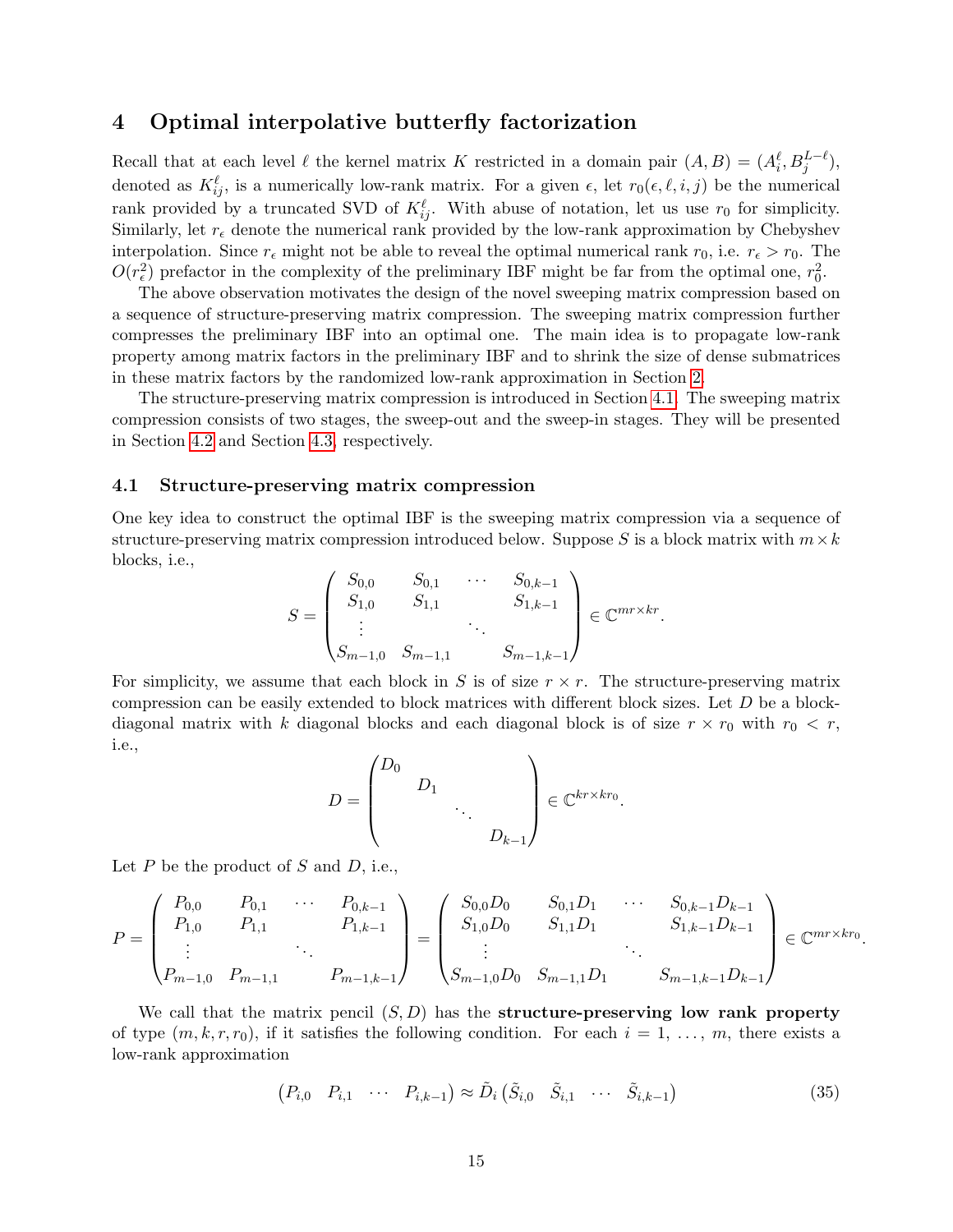where  $\tilde{D}_i \in \mathbb{C}^{r \times r_0}$  and  $\tilde{S}_{i,j} \in \mathbb{C}^{r_0 \times r_0}$  for  $j = 0, 1, \ldots, k - 1$ . Under the assumption of the structurepreserving low-rank property of type  $(m, k, r, r_0)$ , by assembling the low-rank approximations in [\(35\)](#page-14-2) into two large factors D and S, the structure-preserving matrix compression of type  $(m, k, r, r_0)$ factorizes SD as

$$
SD \approx \tilde{D}\tilde{S},
$$

<span id="page-15-1"></span>where  $\tilde{D}$  is again a block-diagonal matrix with k diagonal blocks of size  $r \times r_0$ ,  $\tilde{S}$  is a block matrix with  $m \times k$  blocks of size  $r_0 \times r_0$ , S and  $\tilde{S}$  share the same column indices of nonzero blocks in each row block (see Figure [3](#page-15-1) for an example).



Figure 3: The structure-preserving matrix compression of type  $(4, 4, 4, 1)$   $SD = P \approx \tilde{D}\tilde{S}$ , where  $S \in \mathbb{C}^{16\times16}$  (left matrix),  $P \in \mathbb{C}^{16\times4}$  (middle matrix), and  $\tilde{S} \in \mathbb{C}^{4\times4}$  (right matrix) are  $4 \times 4$  block matrices with the same sparsity pattern,  $D \in \mathbb{C}^{16\times4}$  (middle left matrix) and  $\tilde{D} \in \mathbb{C}^{16\times4}$  (middle right matrix) are  $4 \times 4$  block-diagonal matrices,

### <span id="page-15-0"></span>4.2 Sweeping matrix compression: sweep-out stage

The optimal IBF of  $K$  is built in two stages. In the first stage, we further compress the matrix factors in the preliminary IBF,

$$
K \approx U^{L}G^{L-1}\cdots G^{h}M^{h}(H^{h})^{*}\ldots (H^{1})^{*}(V^{0})^{*},
$$

sweeping from the middle matrix  $M^h$  and moving out towards  $U^L$  and  $V^0$ . Recall that each nonzero submatrix  $\tilde{M}_{ij}^h \in \mathbb{C}^{r_{\epsilon} \times r_{\epsilon}}$  in  $M^h$  is the kernel function  $K(x.\xi)$  evaluated at the Chebyshev grid points in the domain pairs  $(A, B) = (A_i^h, B_j^h)$  at level h. Hence,  $\tilde{M}_{ij}^h$  is a numerically low-rank matrix if  $r_{\epsilon} > r_0$  (which is usually the case in existing butterfly algorithms using Chebyshev interpolations to construct low-rank factorizations). Hence,  $M<sup>h</sup>$  can be further compressed via a rank-revealing low-rank approximation of each  $\tilde{M}_{ij}^h$ , e.g., the truncated SVD, into

$$
M^h \approx C^h \bar{M}^h (R^h)^*,
$$

resulting the middle level factorization

$$
K \approx U^{L} G^{L-1} \cdots G^{h} C^{h} \bar{M}^{h} (R^{h})^{*} (H^{h})^{*} \cdots (H^{1})^{*} (V^{0})^{*}.
$$
\n(36)

The middle level factorization is described in detail in Section [4.2.1.](#page-16-0)

Next, we recursively factorize

$$
G^{\ell}C^{\ell} \approx C^{\ell+1}\bar{G}^{\ell}
$$

for  $\ell = h, h + 1, \ldots, L - 1$ ,

$$
(H^\ell R^\ell)^* \approx (\bar H^\ell)^*(R^{\ell-1})^*
$$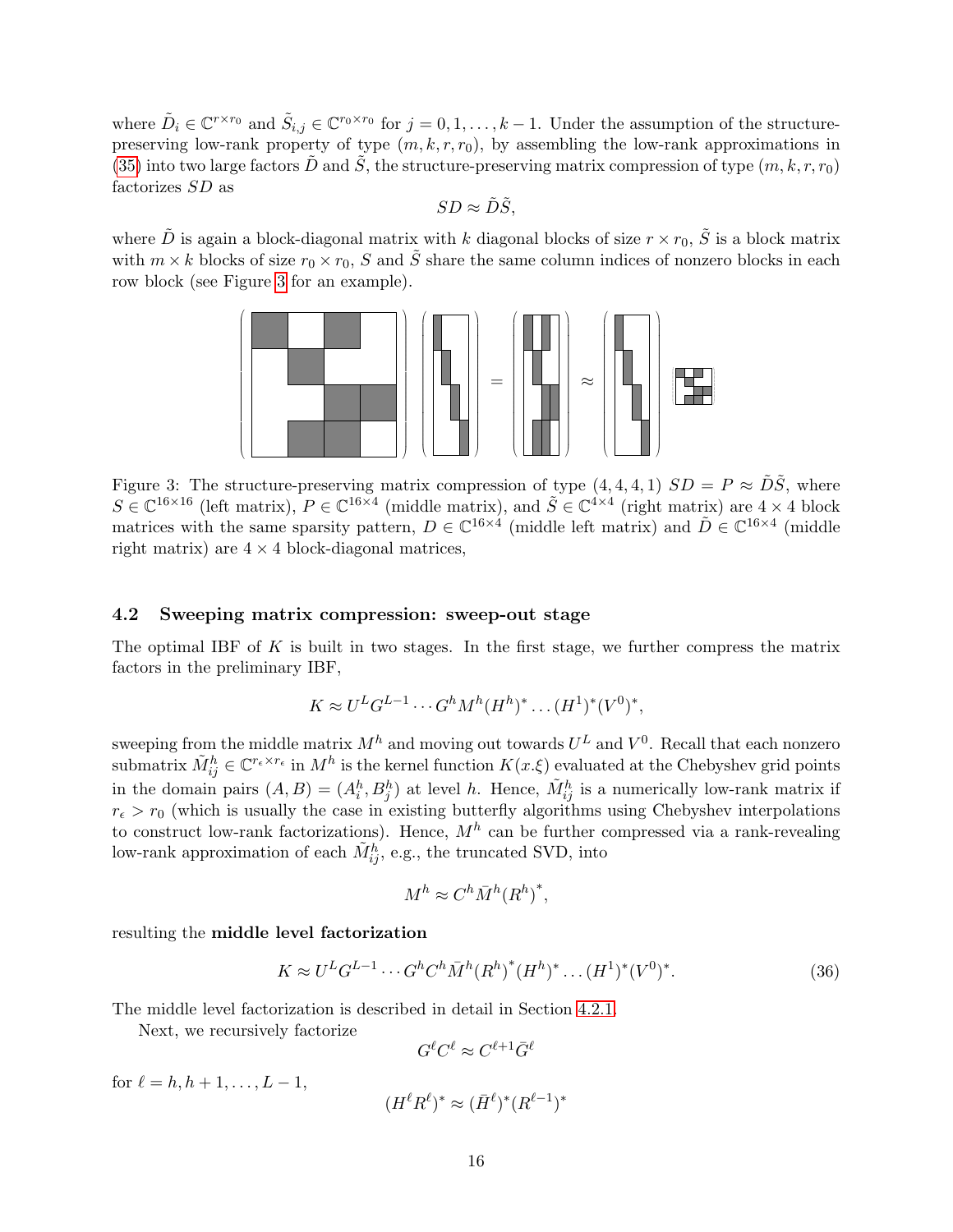for  $\ell = h, h-1, \ldots, 1$ , since the matrix pencils  $(G^{\ell}, C^{\ell})$  and  $(H^{\ell}, R^{\ell})$  satisfy the structure-preserving low-rank property. In another word,  $C^{\ell}$  and  $R^{\ell}$  propagate the low-rank property of  $M^{h}$  to  $G^{\ell}$  and  $H^{\ell}$ , respectively, so that we can further compress  $G^{\ell}$  and  $H^{\ell}$ . After this recursive factorization, let

$$
\bar{U}^L = U^L C^L,
$$

and

$$
\bar{V}^0 = V^0 R^0,
$$

then one reaches at a more compressed IBF of  $K$ :

$$
K \approx \bar{U}^L \bar{G}^{L-1} \cdots \bar{G}^h \bar{M}^h (\bar{H}^h)^* \cdots (\bar{H}^1)^* (\bar{V}^0)^*,
$$
\n
$$
(37)
$$

where all factors are sparse matrices with almost  $O(r_0^2N)$  nonzero entries. We refer to this stage as the recursive factorization and it is discussed in detail in Section [4.2.2](#page-17-0) and [4.2.3.](#page-19-1)

#### <span id="page-16-0"></span>4.2.1 Middle level factorization

Recall that we denote the *i*<sup>th</sup> node at level  $\ell$  in  $T_X$  as  $A_i^{\ell}$  for  $i = 0, 1, ..., 2^{\ell} - 1$  and the *j*th node at level  $L - \ell$  in  $T_{\Omega}$  as  $B_j^{L-\ell}$  for  $j = 0, 1, \ldots, 2^{L-\ell} - 1$ . Let  $h = L/2$  and  $m = 2^{L/2}$ . Since the nonzero submatrix  $\tilde{M}_{ij}^h$  in  $M^h$  is a matrix representation of the kernel function  $K(x,\xi)$  evaluated at the Chebyshev grid points  $\{g_t^A\}_t$  and  $\{g_s^B\}_s$  for the domain pair  $(A, B) = (A_i^h, B_j^h)$  at the middle level  $\ell = h$ .  $\tilde{M}_{ij}^h \in \mathbb{C}^{r_{\epsilon} \times r_{\epsilon}}$  is numerically rank  $r_0$ . Hence, a rank- $r_0$  approximation to every  $\tilde{M}_{i,j}^h$  is computed by the SVD algorithm via random sampling in [\[13,](#page-27-14) [34\]](#page-28-8) with  $O(r_{\epsilon}r_0 + r_0^3)$  operations. In fact, when  $r_{\epsilon}$  is already very small, a direct method for SVD truncation of order  $r_{\epsilon}^3$  is efficient as well. Once the approximate SVD of  $\tilde{M}_{i,j}^h$  is ready, it is transformed in the form

$$
\tilde{M}_{i,j}^h \approx C_{i,j}^h S_{i,j}^h (R_{j,i}^h)^*
$$

following [\(6\)](#page-4-1). We would like to emphasize that the columns of  $C_{i,j}^h$  and  $R_{j,i}^h$  are scaled with the singular values of the approximate SVD so that they keep track of the importance of these columns in approximating  $\tilde{M}_{i,j}^h$ .

After calculating the approximate rank- $r_0$  factorization of each  $\tilde{M}^h_{i,j}$ , we assemble these factors into three block matrices  $C^h$ ,  $\bar{M}^h$  and  $R^h$  as follows:

$$
M^{h} = \begin{pmatrix} M_{0,0}^{h} & \cdots & M_{0,m-1}^{h} \\ \vdots & \ddots & \vdots \\ M_{m-1,0}^{h} & \cdots & M_{m-1,m-1}^{h} \end{pmatrix}
$$
  
= 
$$
\begin{pmatrix} C_{0}^{h} & & & \bar{M}_{0,0}^{h} & \cdots & \bar{M}_{0,m-1}^{h} \\ \vdots & & \ddots & \vdots \\ C_{m-1}^{h} & & M_{m-1,0}^{h} & \cdots & \bar{M}_{m-1,m-1}^{h} \end{pmatrix} \begin{pmatrix} (R_{0}^{h})^{*} & & & \\ & \ddots & & \\ & & (R_{m-1}^{h})^{*} \end{pmatrix}
$$
 (38)

where

<span id="page-16-1"></span>
$$
C_i^h = \begin{pmatrix} C_{i,0}^h & & & \\ & C_{i,1}^h & & \\ & & \ddots & \\ & & & C_{i,m-1}^h \end{pmatrix} \in \mathbb{C}^{mr_{\epsilon} \times mr_0},\tag{39}
$$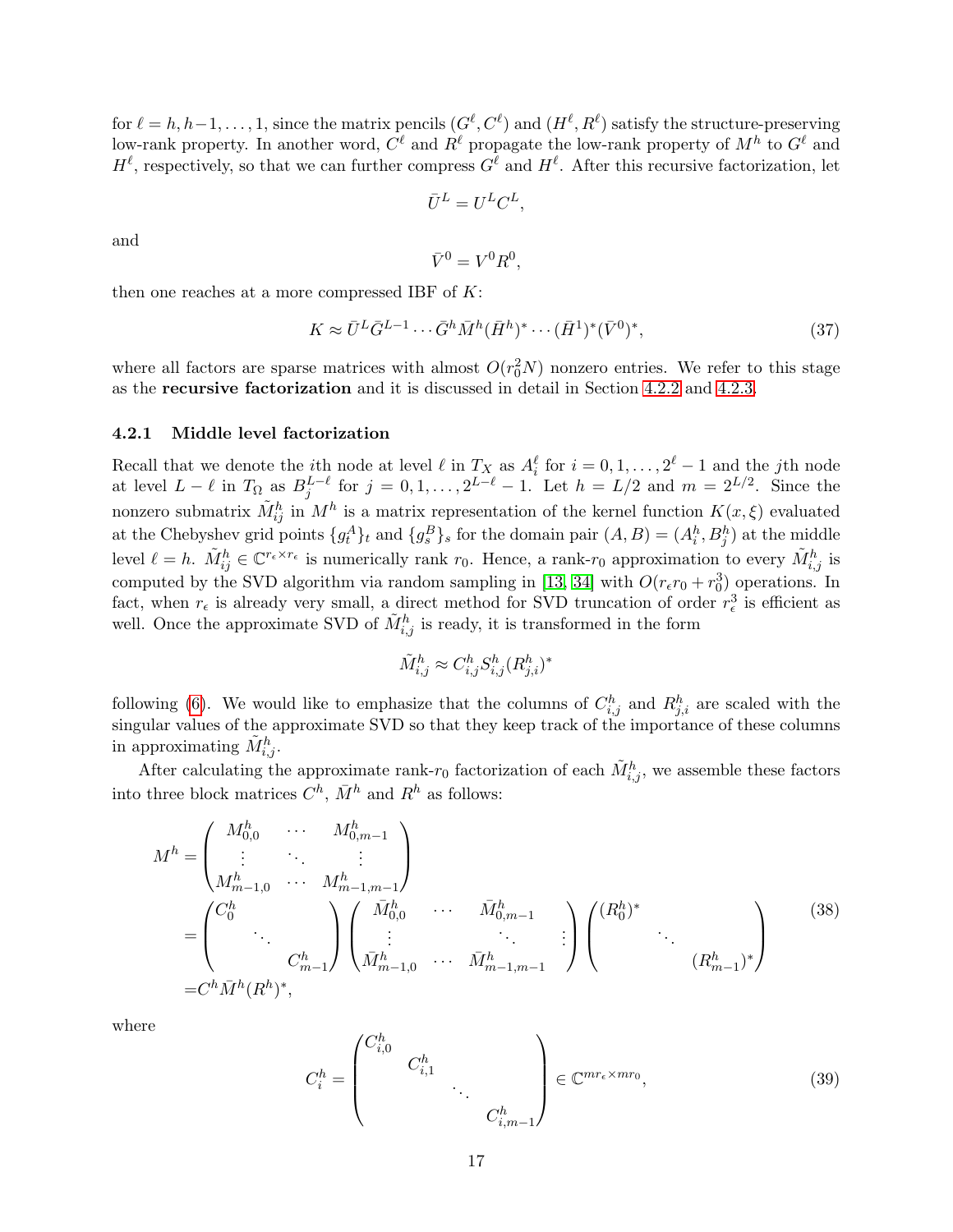<span id="page-17-2"></span>
$$
R_j^h = \begin{pmatrix} R_{0,j}^h & & & \\ & R_{1,j}^h & & \\ & & \ddots & \\ & & & R_{m-1,j}^h \end{pmatrix} \in \mathbb{C}^{mr_0 \times mr_{\epsilon}},\tag{40}
$$

and  $\bar{M}_{i,j}^h \in \mathbb{C}^{mr_0 \times mr_0}$  is also a  $m \times m$  block matrix with block size  $r_0 \times r_0$  where all blocks are zero except that the  $(j, i)$  block is equal to the diagonal matrix  $S_{i,j}^h \in \mathbb{C}^{r_0 \times r_0}$ .

It is obvious that there are only  $r_0N$  nonzero entries in  $\tilde{M}^h$  and  $r_{\epsilon}r_0N$  nonzero entries in  $C^h$ and  $R<sup>h</sup>$ . See Figure [4](#page-17-1) for an example of a middle level factorization of a 64  $\times$  64 matrix with  $r_0 = 1$ and  $r_{\epsilon} = 4$ .

<span id="page-17-1"></span>

Figure 4: The middle level factorization of a  $64 \times 64$  matrix  $M^2 \approx C^2 \bar{M}^2 (R^2)^*$  assuming  $r_0 = 1$ and  $r_{\epsilon} = 4$ . Grey blocks indicate nonzero blocks.  $C^2$  and  $R^2$  are block-diagonal matrices with 16 blocks of size  $4 \times 1$ . The diagonal blocks of  $C^2$  and  $R^2$  are assembled according to Equation [\(39\)](#page-16-1) and [\(40\)](#page-17-2), respectively, as indicated by black rectangles.  $\bar{M}^2$  is a 4 × 4 block matrix with each block  $\bar{M}_{i,j}^2$  itself an  $4 \times 4$  block matrix containing diagonal weights matrix on the  $(j, i)$  block.

## <span id="page-17-0"></span>4.2.2 Recursive factorization towards  $U^L$

Each recursive factorization at level  $\ell$ 

$$
G^{\ell}C^{\ell} \approx C^{\ell+1}\bar{G}^{\ell} \tag{41}
$$

results from the structure-preserving low-rank property that originates from the low-rank property of  $K_{i,j}^{\ell}$  for all index pairs  $(i, j)$ . At level  $\ell$ , recall that

$$
G^{\ell} = \begin{pmatrix} G^{\ell}_0 & & & \\ & G^{\ell}_1 & & \\ & & \ddots & \\ & & & G^{\ell}_{2^{\ell}-1} \end{pmatrix},
$$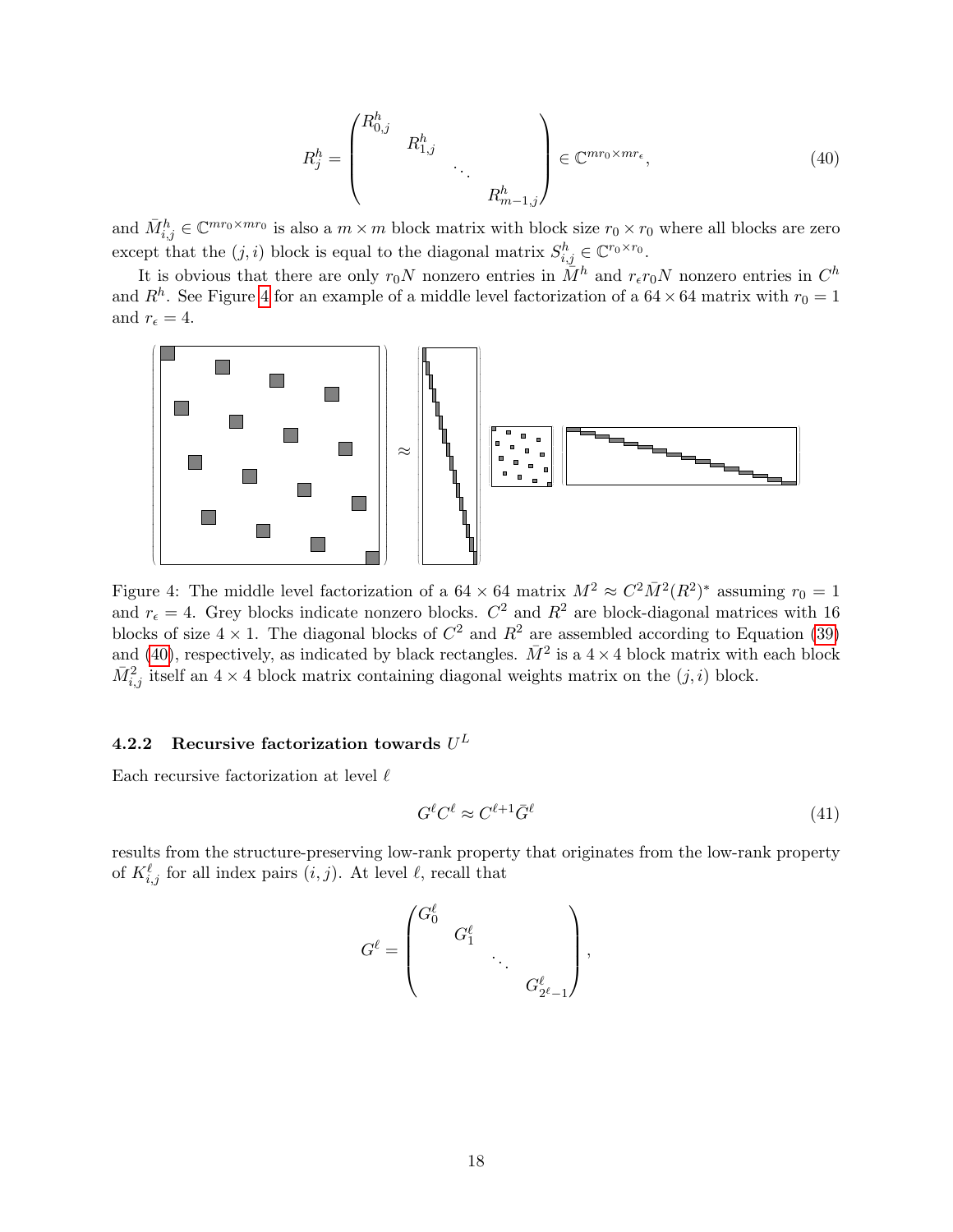where

$$
G_i^{\ell} = \begin{pmatrix} G_{2i,0}^{\ell} & G_{2i,1}^{\ell} & & & & \\ & G_{2i,2}^{\ell} & G_{2i,3}^{\ell} & & \\ & & \ddots & & \\ G_{2i+1,0}^{\ell} & G_{2i+1,1}^{\ell} & & \\ & & & G_{2i+1,2}^{\ell} & G_{2i+1,3}^{\ell} & \\ & & & & \ddots & \\ & & & & & G_{2i+1,2}^{\ell} & \\ & & & & & & G_{2i+1,2^{L-\ell-1}-2}^{\ell} & G_{2i+1,2^{L-\ell-1}-1}^{\ell} \end{pmatrix}
$$

for  $i = 0, 1, \ldots, 2^{\ell} - 1$ . By construction,  $[G_{2i,2j}^{\ell} \quad G_{2i,2j+1}^{\ell}]$  is an interpolation matrix that interpolates the kernel function  $K(x,\xi)$  from Chebyshev grid points in the domain pairs  $(A_i^{\ell}, B_{2j}^{L-\ell})$ and  $(A_i^{\ell}, B_{2j+1}^{L-\ell})$  to the points in the domain pair  $(A_{2i}^{\ell+1}, B_j^{L-\ell-1})$ . Similarly,  $[G_{2i+1,2j}^{\ell} \quad G_{2i+1,2j+1}^{\ell}]$ interpolates the kernel function  $K(x,\xi)$  from  $(A_i^{\ell}, B_{2j}^{L-\ell})$  and  $(A_i^{\ell}, B_{2j+1}^{L-\ell})$  to  $(A_{2i+1}^{\ell+1}, B_j^{L-\ell-1})$ .

At level  $\ell = h$ ,

$$
C^h = \begin{pmatrix} C_0^h & & & \\ & \ddots & & \\ & & C_{m-1}^h \end{pmatrix}
$$

where

$$
C_i^h = \begin{pmatrix} C_{i,0}^h & & & \\ & C_{i,1}^h & & \\ & & \ddots & \\ & & & C_{i,m-1}^h \end{pmatrix} \in \mathbb{C}^{r_{\epsilon}m \times r_0m}.
$$

By construction, the column space of  $C_{i,j}^h$  comes from the column space of  $K_{i,j}^h$  for all  $i =$  $0, 1, \ldots, m-1$  and  $j = 0, 1, \ldots, m-1$ . Hence,  $(G_{2i,2j}^h C_{i,2j}^h G_{2i,2j+1}^h C_{i,2j+1}^h)$  represents the column space of  $K_{2i,j}^{h+1}$ , which implies that  $(G_{2i,2j}^h C_{i,2j}^h G_{2i,2j+1}^h C_{i,2j+1}^h)$  is numerically rank  $r_0$ . By the randomized low-rank approximation, we have

$$
\left(G_{2i,2j}^h C_{i,2j}^h \quad G_{2i,2j+1}^h C_{i,2j+1}^h\right) \approx C_{2i,j}^{h+1} \left(\bar{G}_{2i,2j}^h \quad \bar{G}_{2i,2j+1}^h\right),
$$

where  $C_{2i,j}^{h+1} \in \mathbb{C}^{r_{\epsilon} \times r_0}$ ,  $\bar{G}_{2i,2j}^h \in \mathbb{C}^{r_0 \times r_0}$ , and  $\bar{G}_{2i,2j+1}^h \in \mathbb{C}^{r_0 \times r_0}$ . By a similar argument, we have

$$
\left(G_{2i+1,2j}^h C_{i,2j}^h \quad G_{2i+1,2j+1}^h C_{i,2j+1}^h\right) \approx C_{2i+1,j}^{h+1} \left(\bar{G}_{2i+1,2j}^h \quad \bar{G}_{2i+1,2j+1}^h\right),
$$

where  $C_{2i+1,j}^{h+1} \in \mathbb{C}^{r_{\epsilon} \times r_0}$ ,  $\bar{G}_{2i+1,2j}^h \in \mathbb{C}^{r_0 \times r_0}$ , and  $\bar{G}_{2i+1,2j+1}^h \in \mathbb{C}^{r_0 \times r_0}$ . Hence, the matrix pencil  $(G^h, C^h)$  satisfies the conditions of the structure-preserving low-rank property of type  $(2^L, 2^L, r_{\epsilon}, r_0)$ . Assembling  $\{\bar{G}_{i,j}^h\}$  and  $\{C_{i,j}^{h+1}\}$  together to generate  $\bar{G}^h \in \mathbb{C}^{r_0N \times r_0N}$  and  $C^{h+1} \in \mathbb{C}^{r_{\epsilon}N \times r_0N}$ , respectively, in the same way as generating  $G^h$  and  $C^h$ , we have

$$
G^h C^h \approx C^{h+1} \bar{G}^h.
$$

At other levels  $\ell = h, \ldots, L-1$ , similarly to the discussion above, the matrix pencil  $(G^{\ell}, C^{\ell})$ satisfies the structure-preserving low-rank property of type  $(2^L, 2^L, r_\epsilon, r_0)$ . By assembling the results of randomized low-rank approximations, we have

$$
G^\ell C^\ell \approx C^{\ell+1} \bar G^\ell
$$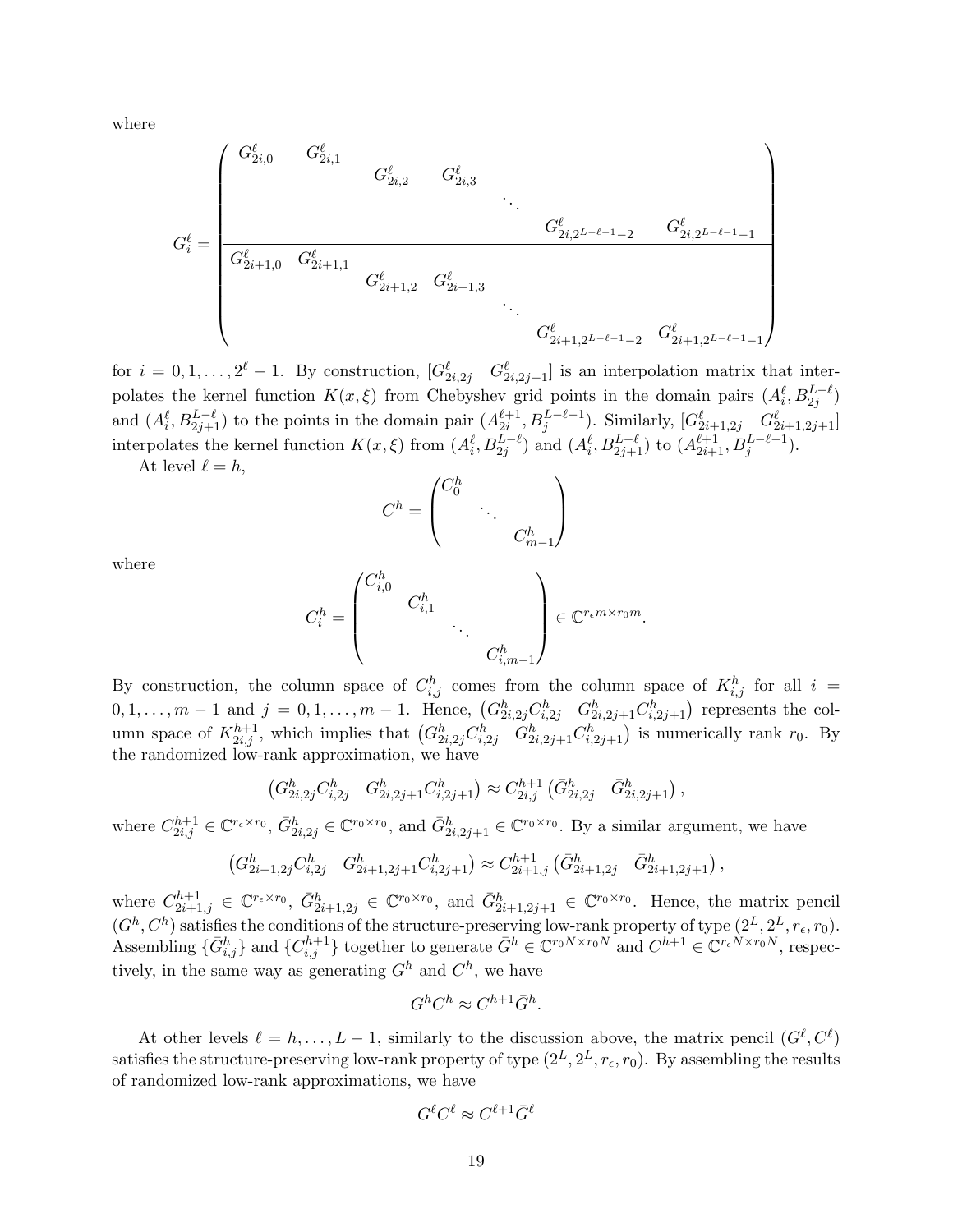for  $\ell = h, \ldots, L - 1$ .

At the final level  $\ell = L$ , both matrices  $U^L, C^L$  are block diagonal matrices, we simply multiply them together and let

$$
\bar{U}^L = U^L C^L.
$$

After the recursive factorization of each  $G^{\ell}C^{\ell}$ , we have

$$
K \approx \bar{U}^L \bar{G}^{L-1} \cdots \bar{G}^h \bar{M}^h (R^h)^* (H^h)^* \cdots (H^1)^* (V^0)^*,
$$
\n(42)

where  $\bar{G}^{\ell}$  contains only  $r_0^2N$  nonzero entries and  $\bar{U}^L$  contains  $r_0N$  nonzero entries.

## <span id="page-19-1"></span>4.2.3 Recursive factorization towards  $V^0$

The recursive factorization towards  $V^0$  is similar to the one towards  $U^L$ . In each step of the factorization

<span id="page-19-2"></span>
$$
(H^{\ell}R^{\ell})^* \approx (\bar{H}^{\ell})^*(R^{\ell-1})^*
$$
\n
$$
(43)
$$

for all  $\ell = h, h + 1, \ldots, 1$ , we take advantage of the structure-preserving low-rank property of the matrix pencil  $(H^{\ell}, R^{\ell})$ . The same procedure of Section [4.2.2](#page-17-0) now to  $(H^{\ell}, R^{\ell})$  leads to the recursive factorization in [\(43\)](#page-19-2). Define

$$
\bar{V}^0 = V^0 R^0,\tag{44}
$$

then we have

$$
(R^h)^*(H^h)^* \cdots (H^1)^*(V^0)^* \approx (\bar{H}^h)^* \cdots (\bar{H}^1)^*(\bar{V}^0)^*,
$$

where  $\bar{H}^{\ell}$  contains only  $r_0^2 N$  nonzero entries and  $\bar{V}^0$  contains  $r_0 N$  nonzero entries.

After the recursive factorization sweeping from the middle matrix towards  $U^L$  and  $V^0$ , we reach a more compressed IBF

<span id="page-19-3"></span>
$$
K \approx \bar{U}^L \bar{G}^{L-1} \cdots \bar{G}^h \bar{M}^h (\bar{H}^h)^* \cdots (\bar{H}^1)^* (\bar{V}^0)^*.
$$
\n(45)

#### <span id="page-19-0"></span>4.3 Sweeping matrix compression: sweep-in stage

If the points in the sets X and  $\Omega$  are distributed uniformly, the IBF in [\(45\)](#page-19-3) is already optimal in the butterfly factorization scheme, i.e., nearly all dense submatrices in its factors are of size  $r_0 \times r_0$ , where  $r_0$  is the numerical rank of the kernel function  $K(x, \xi)$  sampled uniformly in a domain pair  $(A, B) \in T_X \times T_\Omega$ . However, when the point sets are nonuniform, e.g., in the nonuniform FFT, the number of samples in  $(A, B)$  might be far smaller than  $r_0$ . This means that there might be dense submatrices of size less than  $r_0 \times r_0$  in the block diagonal matrices  $\bar{U}^L$  and  $\bar{V}^0$ . This motivates a sequence of structure-preserving low-rank matrix compression to further compress the IBF in [\(45\)](#page-19-3), sweeping from outer matrices and moving towards the middle matrix  $\bar{M}^h$  as follows.

$$
\bar{U}^L \approx \dot{U}^L C^L
$$

and

$$
C^{\ell+1}\bar{G}^{\ell} \approx \dot{G}^{\ell}C^{\ell}
$$

for  $\ell = L - 1, L - 2, \ldots, h$ ; similarly, we have,

$$
(\bar{V}^0)^* \approx (R^0)^* (\dot{V}^0)^*
$$

and

$$
(\bar{H}^{\ell})^*(R^{\ell-1})^* \approx (R^{\ell})^*(\dot{H}^{\ell})^*
$$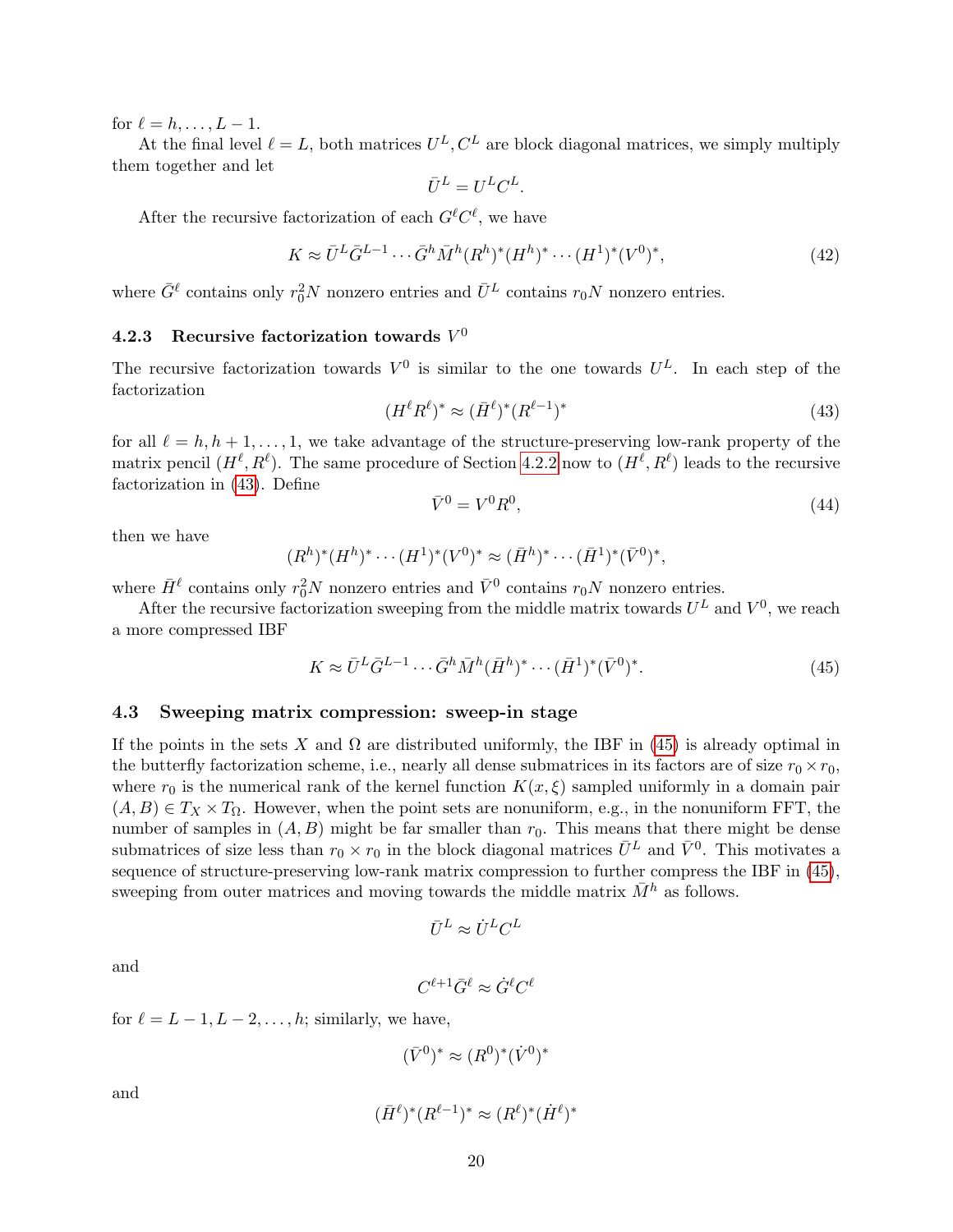for  $\ell = 1, 2, \ldots, h$ . The sweeping matrix compression above is due to the fact that the matrix pencils  $((\bar{G}^{\ell})^*,(C^{\ell+1})^*)$  and  $((\bar{H}^{\ell})^*,(R^{\ell-1})^*)$  satisfy the structure-preserving low-rank property. In another word,  $C^{\ell}$  and  $R^{\ell}$  propagate the low-rank property of  $\bar{U}^L$  and  $\bar{V}^L$  to  $\bar{G}^{\ell}$  and  $\bar{H}^{\ell}$ , respectively, so that we can further compress  $\bar{G}^{\ell}$  and  $\bar{H}^{\ell}$ . After this recursive factorization, let  $\dot{M}^h = C^h \bar{M}^h (R^h)^*$ , then one reaches the optimal IBF of  $K$ :

$$
K \approx \dot{U}^L \dot{G}^{L-1} \cdots \dot{G}^h \dot{M}^h (\dot{H}^h)^* \cdots (\dot{H}^1)^* (\dot{V}^0)^*.
$$
 (46)

where all factors are sparse matrices with almost  $O(r_0^2N)$  or less nonzero entries.

For a given input vector  $g \in \mathbb{C}^N$ , the  $O(N^2)$  matrix-vector multiplication  $u = Kg$  can be approximated by a sequence of  $O(\log N)$  sparse matrix-vector multiplications given by the optimal IBF. Since computing the factors in the preliminary IBF takes only  $O(r_e^2 N \log N)$  operations and there are only  $O(r_0^2 N \log N)$  nonzero entries in the optimal IBF, the construction and application complexity in operation is  $O(r_{\epsilon}^2 N \log N)$  and  $O(r_0^2 N \log N)$ , respectively. Since all the matrix factors in the preliminary IBF can be generated explicitly, the peak memory complexity  $O(r_{\epsilon}^2 N \log N)$ occurs when the preliminary IBF is completed.

## <span id="page-20-0"></span>5 High dimensional extension

Although we limited our discussion to one-dimensional problems in previous discussion, the interpolative butterfly factorization, along with its construction algorithm, can be easily generalized to higher dimensions.

By the theorems in [\[7,](#page-26-0) [22\]](#page-27-4), a multidimensional kernel function  $K(x,\xi)$  satisfying Assumption [1.1](#page-1-1) is complementary low-rank (e.g., the nonuniform FFT). In this case, similarly to Section [3,](#page-9-0) by writing the multidimensional butterfly algorithm [\[7,](#page-26-0) [22\]](#page-27-4) into a matrix factorization form, we have a preliminary multidimensional IBF

$$
K \approx U^{L}G^{L-1}\cdots G^{h}M^{h}(H^{h})^{*}\ldots (H^{1})^{*}(V^{0})^{*},
$$

where the depth  $L = O(\log N)$  of  $T_X$  and  $T_\Omega$  is assumed to be even,  $h = L/2$  is a middle level index, all factors are sparse matrices with  $O(N)$  nonzero entries and a large prefactor. The preliminary IBF can be further compressed by the sweeping matrix compression to obtain the optimal IBF

$$
K \approx \dot{U}^L \dot{G}^{L-1} \cdots \dot{G}^h \dot{M}^h (\dot{H}^h)^* \cdots (\dot{H}^1)^* (\dot{V}^0)^*.
$$

However, many important multidimensional kernel matrices fail to satisfy Assumption [1.1](#page-1-1) and is not complementary low-rank in the entire domain  $X \times \Omega$ . The most significant example, the multidimensional Fourier integral operator, typically has a singularity when  $\xi = 0$  in the  $\Omega$  domain. Fortunately, it was proved that this kind of kernel functions satisfies the complementary low-rank property in the domain away from  $\xi = 0$ . An *multiscale interpolative butterfly factorization* (MIBF) hierarchically partitions the domain  $\Omega$  into subdomains  $\{\Omega_t\}_t$  excluding the singular point  $\xi = 0$ and apply the multidimensional IBF to the kernel restricted in each subdomain pair  $X \times \Omega_t$ .

To be more specific, in two-dimensional problems, suppose

$$
\Omega = \left\{ \xi = (n_1, n_2), -\frac{N^{1/2}}{2} \le n_1, n_2 < \frac{N^{1/2}}{2} \text{ with } n_1, n_2 \in \mathbb{Z} \right\}.
$$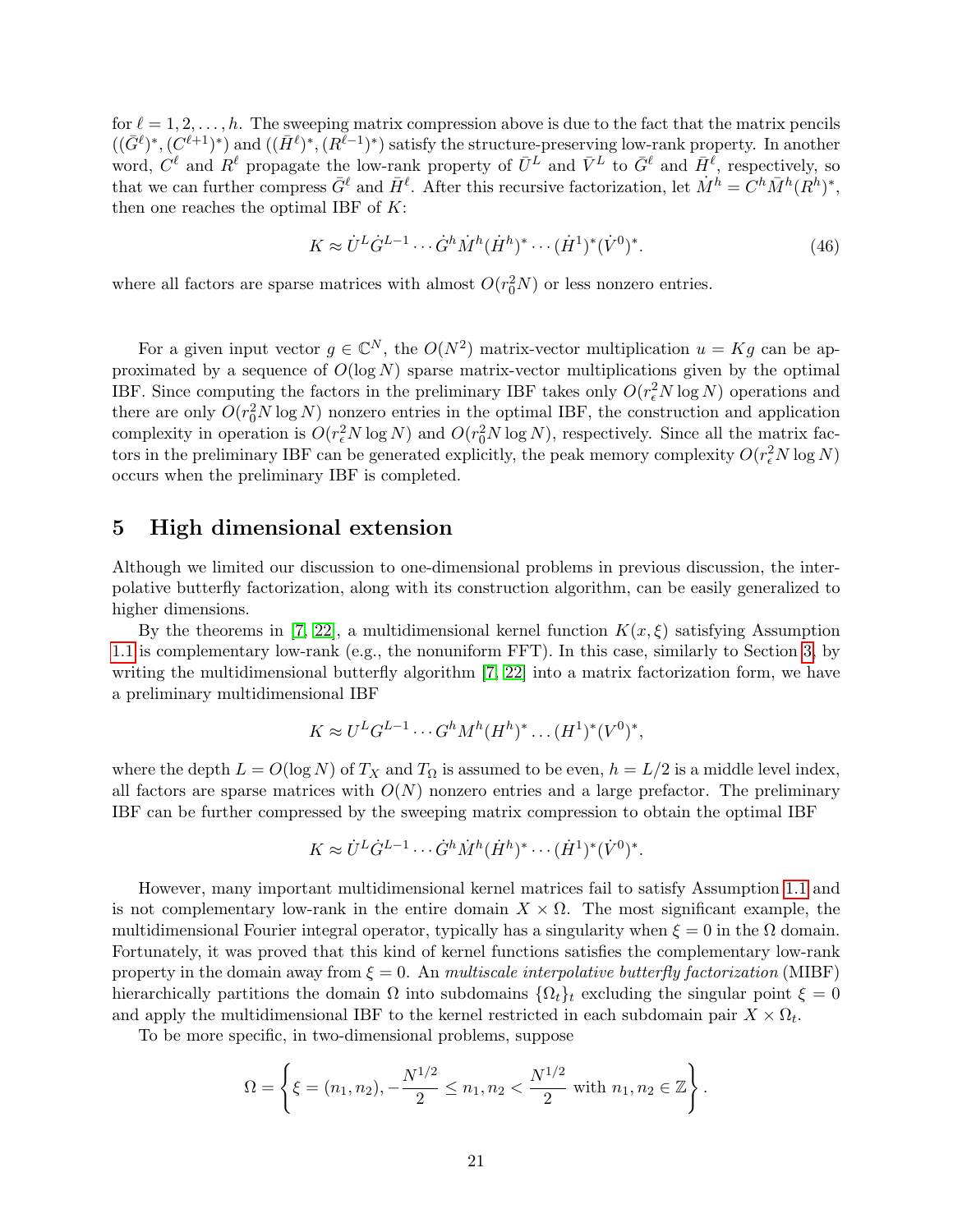Let

<span id="page-21-1"></span>
$$
\Omega_t = \left\{ (\xi_1, \xi_2) : \frac{N^{1/2}}{2^{t+2}} < \max(|\xi_1|, |\xi_2|) \le \frac{N^{1/2}}{2^{t+1}} \right\} \cap \Omega,
$$
\n(47)

for  $t = 0, 1, \ldots, \log_2 n - s$ , where  $n = N^{1/2}$  and s is a small constant, and  $\Omega_C = \Omega \setminus \cup_t \Omega_t$ . Equation [\(47\)](#page-21-1) is a corona decomposition of  $\Omega$ , where each  $\Omega_t$  is a corona subdomain and  $\Omega_c$  is a square subdomain at the center containing  $O(1)$  points.

The FIO kernel function satisfies the complementary low-rank property when it is restricted in each subdomain  $X \times \Omega_t$  as proved in [\[22\]](#page-27-4). Hence, the MIBF evaluates

$$
u(x) = \sum_{\xi \in \Omega} e^{2\pi i \Phi(x,\xi)} g(\xi)
$$

via a multiscale summation,

<span id="page-21-2"></span>
$$
u(x) = u_C(x) + \sum_{t=0}^{\log_2 n - s} u_t(x) = \sum_{\xi \in \Omega_C} e^{2\pi i \Phi(x,\xi)} g(\xi) + \sum_{t=0}^{\log_2 n - s} \sum_{\xi \in \Omega_t} e^{2\pi i \Phi(x,\xi)} g(\xi). \tag{48}
$$

For each t, the MIBF evaluates  $u_t(x) = \sum_{\xi \in \Omega_t} e^{2\pi i \Phi(x,\xi)} g(\xi)$  with a standard multidimensional IBF and the final piece  $u_C(x)$  is evaluated directly in  $O(N)$  operations. Let  $K_t$  and  $K_C$  denote the matrix representation of the kernel  $K(x, \xi)$  restricted in  $X \times \Omega_t$  and  $X \times \Omega_c$ , respectively, then by the standard multidimensional IBF, we have

$$
K_t \approx \dot{U}_t^{L_t} \dot{G}_t^{L_t-1} \cdots \dot{G}_t^{\frac{L_t}{2}} \dot{M}_t^{\frac{L_t}{2}} \left(\dot{H}_t^{\frac{L_t}{2}}\right)^* \cdots \left(\dot{H}_t^1\right)^* \left(\dot{V}_t^0\right)^*.
$$

Once we have computed the optimal IBF in each restricted domain, the multiscale summation in [\(48\)](#page-21-2) is approximated by

$$
u = Kg \approx K_C R_C g + \sum_{t=0}^{\log_2 n - s} \dot{U}_t^{L_t} \dot{G}_t^{L_t - 1} \cdots \dot{M}_t^{\frac{L_t}{2}} \cdots (\dot{H}_t^1)^* (\dot{V}_t^0)^* R_t g,
$$
(49)

where  $R_C$  and  $R_t$  are the restriction operators to the domains  $\Omega_C$  and  $\Omega_t$  respectively.

The construction and application complexity of the MIBF is  $O(N \log N)$  with an optimally small prefactor in the butterfly scheme.

## <span id="page-21-0"></span>6 Numerical results

This section presents several numerical examples to demonstrate the efficiency of the interpolative butterfly factorization. The numerical results were obtained on a single node of a server cluster with quad socket Intel $^{\circledR}$  Xeon $^{\circledR}$  CPU E5-4640  $^{\circledR}$  2.40GHz (8 core/socket) and 1.5 TB RAM. All implementations are in MATLAB $\mathcal{B}$  and can found in authors' homepages.

Let  $\{u^d(x), x \in X\}$ ,  $\{u^i(x), x \in X\}$  and  $\{u^m(x), x \in X\}$  denote the results given by the direct matrix-vector multiplication, the interpolative butterfly factorization (IBF) and the multiscale interpolative butterfly factorization (MIBF). The accuracies of applying the IBF and MIBF are estimated by the relative error defined as follows,

<span id="page-21-3"></span>
$$
\epsilon^{i} = \sqrt{\frac{\sum_{x \in S} |u^{i}(x) - u^{d}(x)|^{2}}{\sum_{x \in S} |u^{d}(x)|^{2}} \quad \text{and} \quad \epsilon^{m} = \sqrt{\frac{\sum_{x \in S} |u^{m}(x) - u^{d}(x)|^{2}}{\sum_{x \in S} |u^{d}(x)|^{2}}},\tag{50}
$$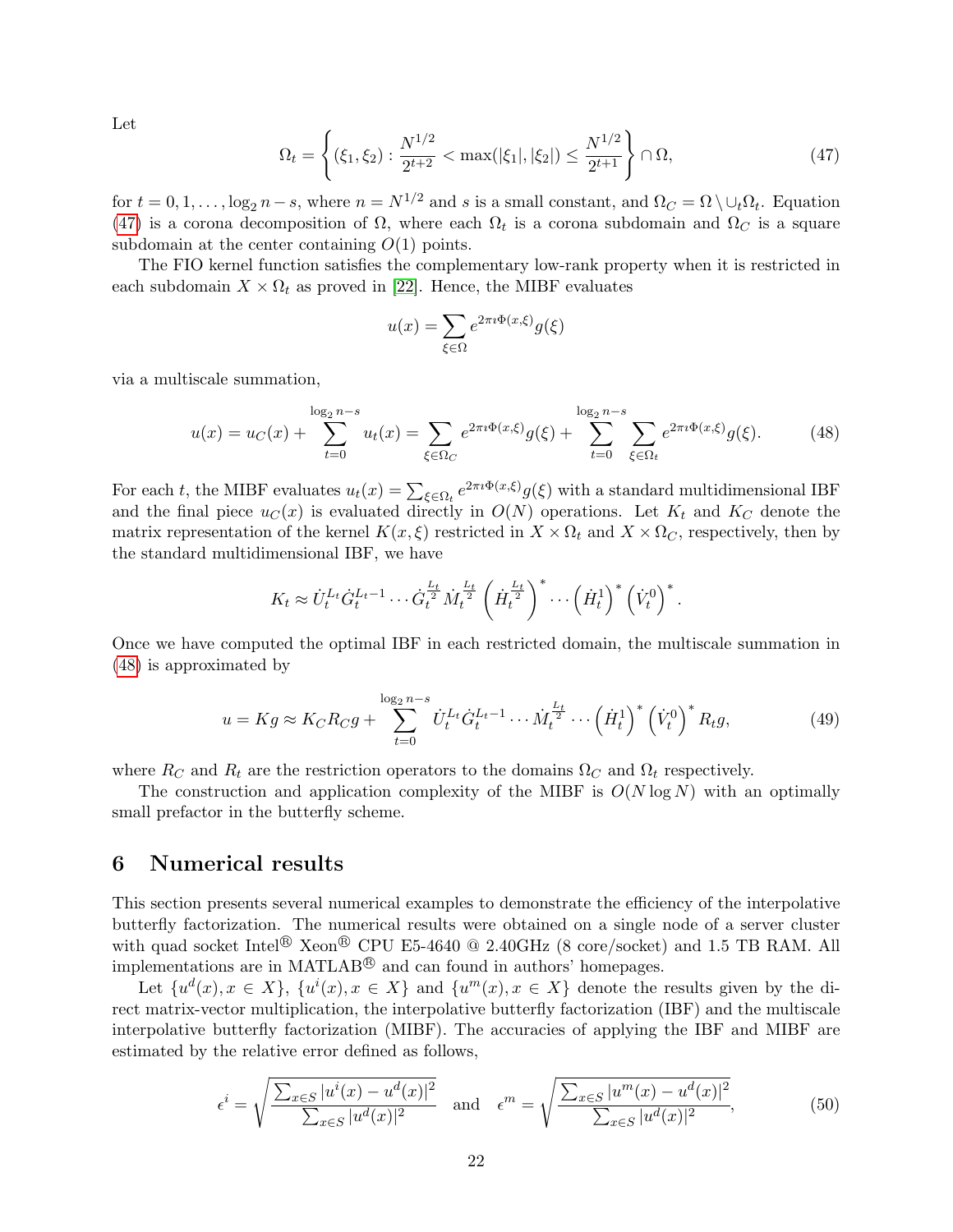where S is a point set of size 256 randomly sampled from X. Meanwhile, let  $R_{comp}$  denotes the compression ratio of the optimal interpolative butterfly factorization against the preliminary interpolative butterfly factorization, which is defined as

<span id="page-22-1"></span>
$$
R_{comp} = \frac{\text{Memory usage of the preliminary interpolative butterfly factorization}}{\text{Memory usage of the optimal interpolative butterfly factorization}}.
$$
 (51)

 $R_{comp}$  accurately evaluates the rank compression ratio in the optimal interpolative butterfly factorization without lost of accuracy.

Although we define  $R_{comp}$  as a ratio of memory usage, it also reflects the ratio of running time. Since the application of IBF is a sequence of matrix-vector multiplications, the total running time is linearly depends on the number of non-zeros which is linearly depends on the memory usage. Therefore,  $R_{comp}$  also equals the running time of the preliminary IBF over the optimal IBF.

#### 6.1 Nonuniform Fourier Transform in 1D

We first present the numerical result of the most widely used Fourier integral operator, Fourier transform. More specifically, we focus on one-dimensional nonuniform Fourier transform of type I

<span id="page-22-0"></span>
$$
\widehat{u}(\xi_i) = \sum_{x_j} e^{-2\pi i x_j \xi_i} u(x_j), \quad i, j = 1, 2, \dots, N,
$$
\n(52)

where  $\{x_i\}$  are N random points in  $[0, 1)$  each of which is drawn from uniform distribution  $[0, 1)$ , and  $\xi_j = j - 1 - N/2$ . The values of the input function  $\{u(x_j)\}_{j=1}^N$ , are randomly generated.

Table [1](#page-23-0) summarizes the results of this example for varying problem sizes, N, and numbers of Chebyshev points,  $r_{\epsilon}$ . In Table [2,](#page-23-1) we further provide the detailed comparison between the application cost of IBF and unifom/non-uniform FFTs.

The result in Table [1](#page-23-0) reflects the  $O(N \log N)$  complexity for both the construction and application. The relative error slightly increases as the problem size  $N$  increases. In general, nonuniform FFT requires more effect to interpolate the irregular point distribution, which means there is an underlying penalty factor coming from the problem itself. Based on the numbers in Table [1,](#page-23-0) the penalty factor is on average 9 for approximation with accuracy 1e-3 and 25 for approximation with accuracy 1e-7. This implies that if the proposed algorithm is well implemented and the code is deeply optimized, the application time of the IBF for the nonuniform Fourier transform is about 9 and 25 times slower than the FFT for an approximation accuracy 1e-3 and 1e-7, respectively. Table [2](#page-23-1) provides the concrete running time comparison. The actual time penalty over the NUFFT [\[15\]](#page-27-7) is on average about 3 and 6. As we shall discuss later, the IBF would have better scalability in distributed and parallel computing (future work) than the existing NUFFT framework. Hence, the distributed and parallel IBF could be better than the existing NUFFT framework for large-scale computing.

#### 6.2 General Fourier integral operator in 1D

Our second example is to evaluate a one-dimensional FIO [\[20\]](#page-27-2) of the following form:

<span id="page-22-2"></span>
$$
u(x) = \int_{\mathbb{R}} e^{2\pi i \Phi(x,\xi)} \hat{f}(\xi) d\xi,
$$
\n(53)

where  $\widehat{f}$  is the Fourier transform of f, and  $\Phi(x,\xi)$  is a phase function given by

$$
\Phi(x,\xi) = x \cdot \xi + c(x)|\xi|, \quad c(x) = (2 + \sin(2\pi x))/8. \tag{54}
$$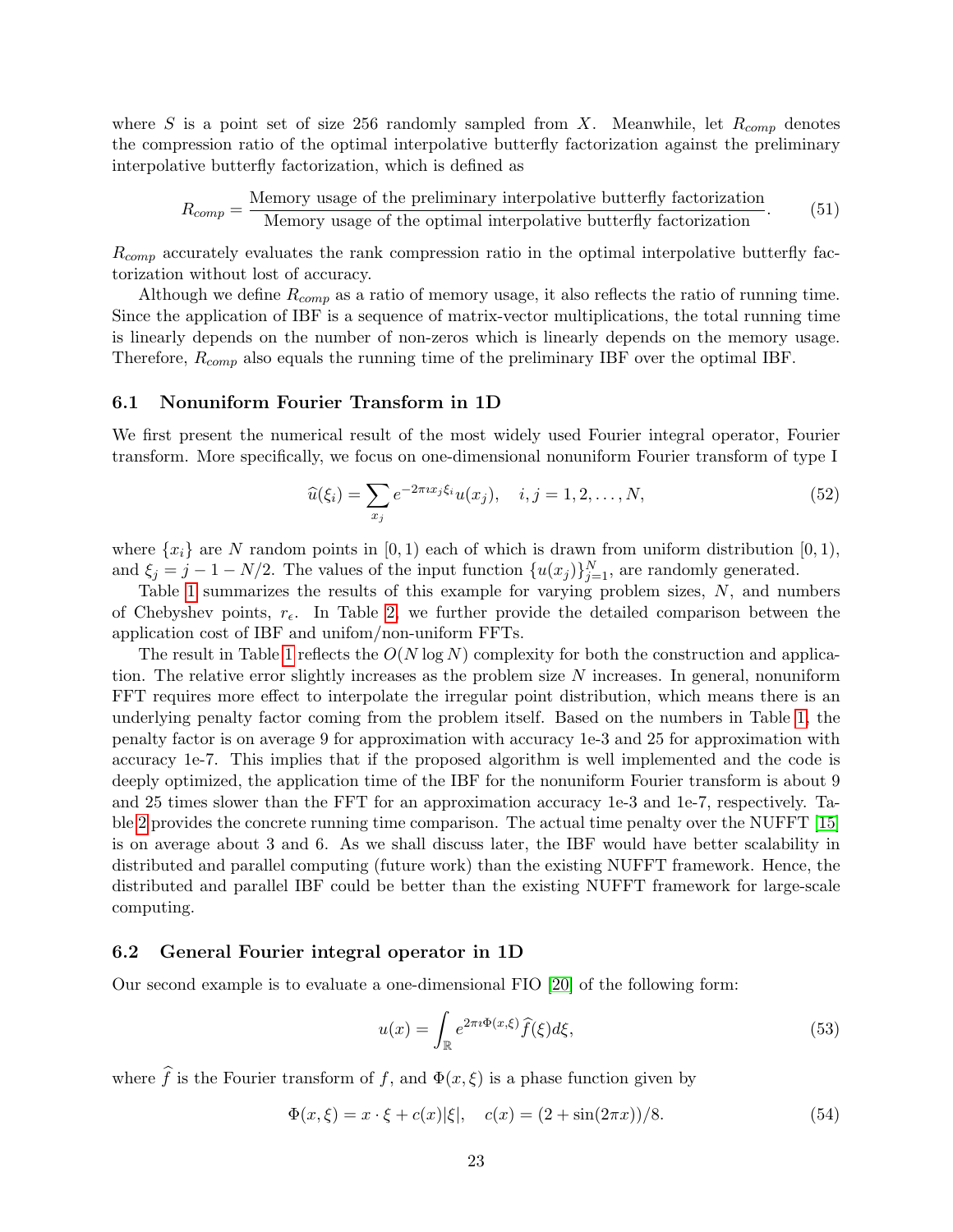<span id="page-23-0"></span>

| $N, r_{\epsilon}$ | $\epsilon^i$ | $R_{comp}$ | $T_{Factor}(min)$ | $T_d(sec)$   | $T_{app}(sec)$ | $T_d/T_{app}$ |
|-------------------|--------------|------------|-------------------|--------------|----------------|---------------|
| 256, 6            | $4.35e-04$   | 1.33       | $1.49e-02$        | 2.73e-02     | $6.99e-04$     | $3.90e + 01$  |
| 1024, 6           | 7.80e-04     | 1.38       | $9.47e-02$        | $1.82e-01$   | 1.78e-03       | $1.03e+02$    |
| 4096, 6           | 8.89e-04     | 1.40       | $5.20e-01$        | $1.48e + 00$ | 7.58e-03       | $1.96e + 02$  |
| 16384, 6          | $1.09e-03$   | 1.42       | $2.66e + 00$      | $1.25e+01$   | 3.66e-02       | $3.41e+02$    |
| 65536, 6          | $1.12e-03$   | 1.42       | $1.31e + 01$      | $1.60e + 02$ | 1.68e-01       | $9.54e + 02$  |
| 262144, 6         | $1.20e-03$   | 1.43       | $6.16e + 01$      | $2.69e + 03$ | 7.63e-01       | $3.53e+03$    |
| 1048576, 6        | 1.18e-03     | 1.43       | $2.66e + 02$      | $4.30e + 04$ | $3.56e + 00$   | $1.21e+0.4$   |
| 256,10            | 3.57e-08     | 1.50       | 1.56e-02          | 2.66e-02     | 8.67e-04       | $3.07e + 01$  |
| 1024,10           | $5.09e-08$   | 1.44       | $1.04e-01$        | 1.85e-01     | 3.58e-03       | $5.17e + 01$  |
| 4096,10           | $1.02e-07$   | 1.46       | 5.76e-01          | $1.54e+00$   | $1.55e-02$     | $9.92e + 01$  |
| 16384,10          | $1.13e-07$   | 1.49       | $2.95e+00$        | $1.27e + 01$ | $7.59e-02$     | $1.67e+02$    |
| 65536,10          | $1.27e-07$   | 1.53       | $1.45e + 01$      | $1.75e+02$   | $3.36e-01$     | $5.22e+0.2$   |
| 262144,10         | 1.34e-07     | 1.55       | $6.86 \pm 01$     | $2.57e+03$   | $1.57e+00$     | $1.64e + 03$  |
| 1048576,10        | 1.43e-07     | 1.56       | $2.99e+0.2$       | $4.26e + 04$ | $1.44e + 01$   | $2.96e + 03$  |

Table 1: Numerical results for the one-dimensional Fourier transform given in  $(52)$ . N is the problem size;  $r_{\epsilon}$  is the number of Chebyshev points;  $\epsilon^{i}$  is the sampled relative error given in [\(50\)](#page-21-3);  $R_{comp}$  is the compression ratio defined as [\(51\)](#page-22-1);  $T_{Factor}$  is the construction time of the IBF;  $T_d$  is the running time of the direct evaluation;  $T_{app}$  is the application time of the IBF;  $T_d/T_{app}$  is the speedup factor over the direct evaluation.

<span id="page-23-1"></span>

| N       | $\epsilon^i$ | $T_{app}(sec)$ | $P_{op}$     | $T_{NUFFT}(sec)$ | $T_{app}/T_{NUFFT}$ |
|---------|--------------|----------------|--------------|------------------|---------------------|
| 256     | 4.35e-04     | $6.99e-04$     | $6.64e + 00$ | $2.25e-04$       | $3.11e+00$          |
| 1024    | 7.80e-04     | 1.78e-03       | $7.82e+00$   | 6.17e-04         | $2.88e+00$          |
| 4096    | 8.89e-04     | 7.58e-03       | $8.65e + 00$ | $2.57$ e-03      | $2.95e+00$          |
| 16384   | $1.09e-03$   | 3.66e-02       | $9.24e + 00$ | 9.88e-03         | $3.70e + 00$        |
| 65536   | $1.12e-0.3$  | 1.68e-01       | $9.71e+00$   | 4.13e-02         | $4.07e+00$          |
| 262144  | $1.20e-0.3$  | 7.63e-01       | $1.01e + 01$ | 1.80e-01         | $4.25e+00$          |
| 1048576 | 1.18e-03     | $3.56e + 00$   | $1.04e + 01$ | 7.74e-01         | $4.60e + 00$        |
| 256     | 3.57e-08     | 8.67e-04       | $1.41e + 01$ | 2.18e-04         | $3.97e+00$          |
| 1024    | 5.09e-08     | 3.58e-03       | $1.93e+01$   | 6.34e-04         | $5.65e+00$          |
| 4096    | $1.02e-07$   | 1.55e-02       | $2.23e+01$   | 2.59e-03         | $5.97e+00$          |
| 16384   | 1.13e-07     | 7.59e-02       | $2.44e + 01$ | $1.00e-02$       | $7.57e+00$          |
| 65536   | 1.27e-07     | 3.36e-01       | $2.57e + 01$ | 4.11e-02         | $8.18e + 00$        |
| 262144  | 1.34e-07     | $1.57e + 00$   | $2.66e + 01$ | 1.74e-01         | $9.01e + 00$        |
| 1048576 | 1.43e-07     | $1.44e + 01$   | $2.74e + 01$ | 7.45e-01         | $1.93e + 01$        |

Table 2: Numerical comparison between IBF and NUFFT [\[15\]](#page-27-7) for the one-dimensional Fourier transform given in [\(52\)](#page-22-0).  $P_{op}$  is the operator-wise penalty over the uniform FFT [\[18,](#page-27-16) [4\]](#page-26-10), i.e., the number of operation count over the one of the FFT;  $T_{NUFFT}$  is the running time of the NUFFT [\[15\]](#page-27-7) where the implementation is in Fortran;  $T_{app}/T_{NUFFT}$  is the time penalty of the non-uniform FFT.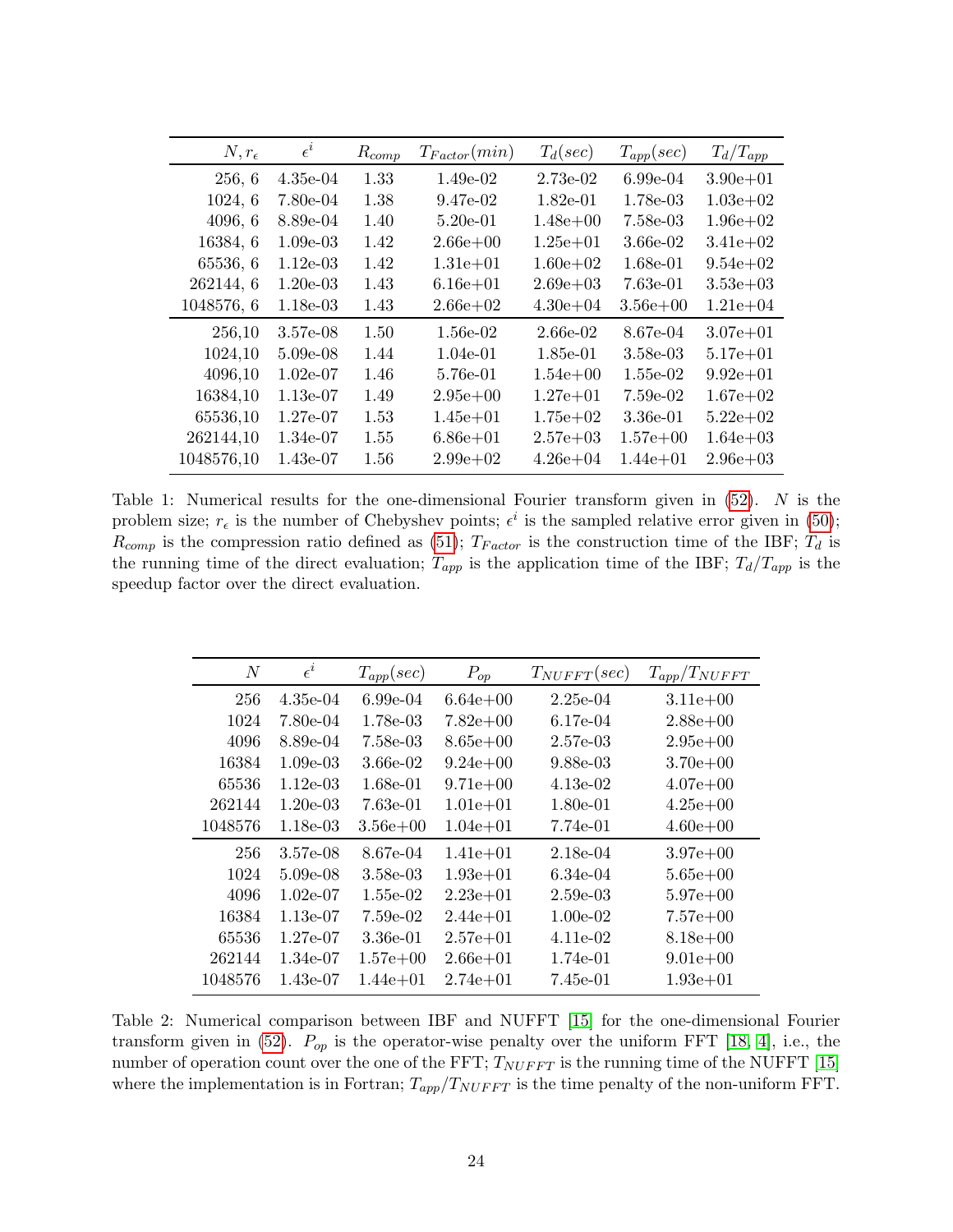The discretization of [\(53\)](#page-22-2) is

<span id="page-24-1"></span>
$$
u(x_i) = \sum_{\xi_j} e^{2\pi i \Phi(x_i, \xi_j)} \hat{f}(\xi_j), \quad i, j = 1, 2, ..., N,
$$
 (55)

where  $\{x_i\}$  and  $\{\xi_j\}$  are points uniformly distributed in [0, 1) and [−N/2, N/2) following

$$
x_i = (i - 1)/N \text{ and } \xi_j = j - 1 - N/2. \tag{56}
$$

<span id="page-24-0"></span>Table [3](#page-24-0) summarizes the results of this example for different grid sizes N and Chebyshev points  $r_\epsilon.$ 

| $N, r_{\epsilon}$ | $\epsilon^i$ | $R_{comp}$ | $T_{Factor}(min)$ | $T_d(sec)$   | $T_{app}(sec)$ | $T_d/T_{app}$ |
|-------------------|--------------|------------|-------------------|--------------|----------------|---------------|
| 256, 7            | $4.58e-03$   | 2.19       | $1.52e-02$        | 2.86e-02     | 8.26e-04       | $3.47e + 01$  |
| 1024, 7           | $6.53e-03$   | 2.28       | 9.38e-02          | 1.84e-01     | 1.78e-03       | $1.03e+02$    |
| 4096, 7           | 7.68e-03     | 2.34       | 5.05e-01          | $1.47e+00$   | 8.57e-03       | $1.71e+02$    |
| 16384, 7          | $8.22e-03$   | 2.38       | $2.57e+00$        | $1.23e + 01$ | $2.82e-02$     | $4.37e+0.2$   |
| 65536, 7          | $1.04e-02$   | 2.41       | $1.25e+01$        | $1.48e+02$   | $1.23e-01$     | $1.20e + 03$  |
| 262144, 7         | $1.05e-02$   | 2.45       | $5.91e + 01$      | $2.48e+03$   | 5.93e-01       | $4.18e + 03$  |
| 1048576, 7        | $1.25e-02$   | 2.50       | $2.59e+02$        | $5.70e + 04$ | $2.39e+00$     | $2.39e + 04$  |
| 256,10            | 1.87e-05     | 1.82       | $1.60e-02$        | 2.78e-02     | 9.81e-04       | $2.84e+01$    |
| 1024,10           | 9.47e-06     | 1.87       | $9.99e-02$        | 1.86e-01     | 3.08e-03       | $6.03e + 01$  |
| 4096,10           | $1.03e-05$   | 2.00       | 5.48e-01          | $1.50e + 00$ | $1.19e-02$     | $1.26e+0.2$   |
| 16384,10          | $1.09e-05$   | 2.07       | $2.80e + 00$      | $1.22e + 01$ | 5.76e-02       | $2.12e+0.2$   |
| 65536,10          | $1.29e-0.5$  | 2.14       | $1.37e + 01$      | $1.51e+02$   | $3.09e-01$     | $4.88e+0.2$   |
| 262144,10         | $1.37e-0.5$  | 2.18       | $6.45e + 01$      | $2.58e + 03$ | $1.13e+00$     | $2.28e + 03$  |
| 1048576,10        | $1.70e-0.5$  | 2.20       | $2.87e+0.2$       | $5.86 + 04$  | $5.03e+00$     | $1.17e + 04$  |

Table 3: Numerical results for the one-dimensional FIO given in [\(55\)](#page-24-1).

Table [3](#page-24-0) presents two groups of numerical results. The first group adopts 7 Chebyshev points and the relative error is around 8.00e-03, whereas the second group adopts 10 Chebyshev points and the relative error is around 1.00e-05. Theoretically, the relative error should be independent of problem size  $N$  [\[7,](#page-26-0) [22\]](#page-27-4). In practice, even though the relative error increases slowly as the size of the problem increases due to the accumulation of the numerical error, the error stays in the same order. The third column of the table indicates that the compression ratio is around 2.3 for the first group and 2 for the second group. This implies that the sweeping compression procedure in the nearly optimal IBF compresses the factorization by a factor greater than 2, which results in saving in both memory and application time. The saving is greater in higher dimensional problems as we can see in previous analysis and in the example later. On the time scaling side, both the factorization time and the application time strongly support the complexity analysis. Every time we quadripule the problem size, the factorization time increases on average by a factor of 5, and the increasing factor decreases monotonically down to 4. The increasing factor for the application time is on average lower but close to 4. The speedup factor over the direct method may catch the eye ball of the users who are interested in the application of the FIO.

### 6.3 General Fourier Integral Operator in 2D with MIBF

This section presents a numerical example to demonstrate the efficiency of the multiscale interpolative butterfly factorization (MIBF).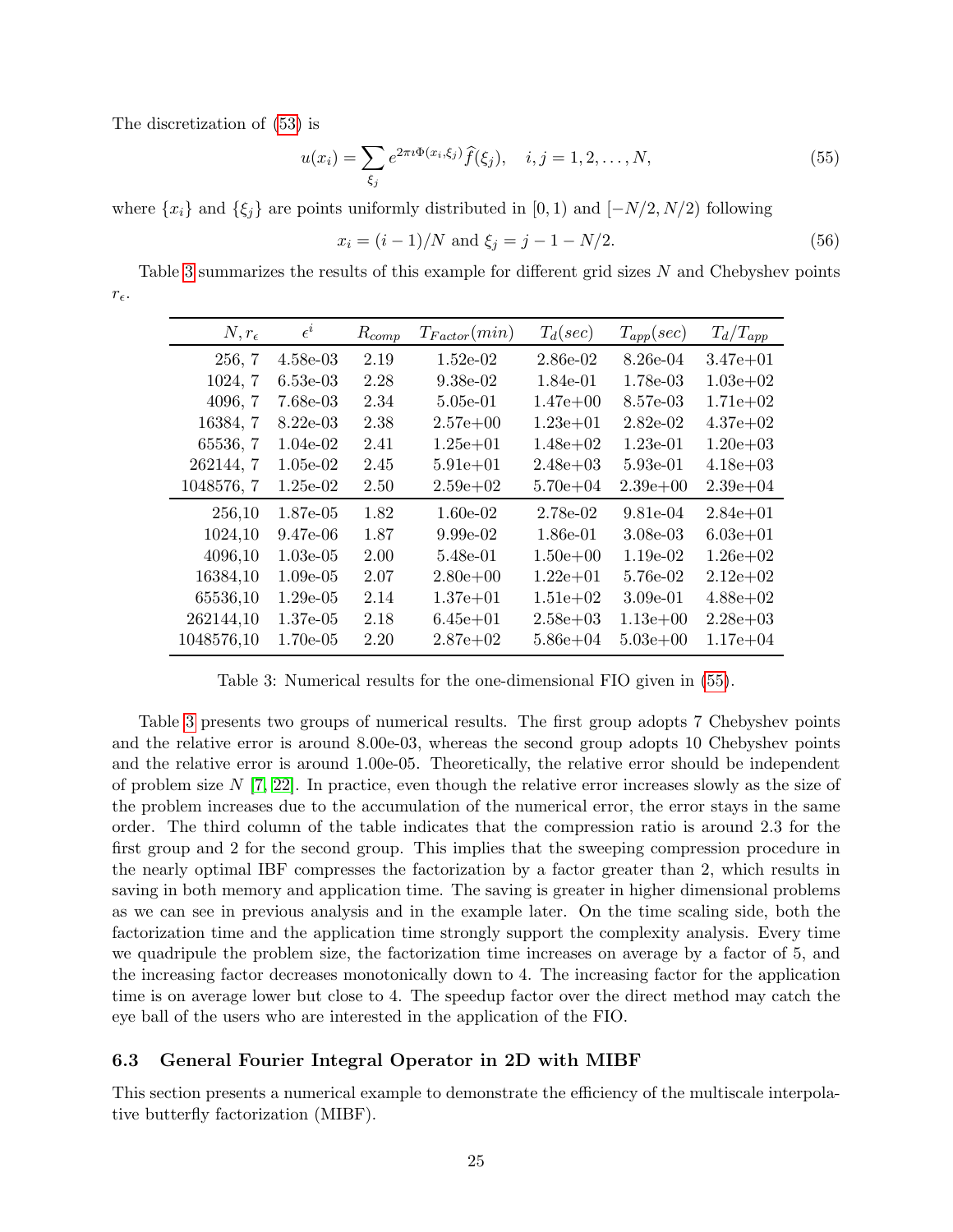We revisit a similar example in [\[21\]](#page-27-3),

<span id="page-25-1"></span>
$$
u(x) = \sum_{\xi \in \Omega} e^{2\pi i \Phi(x,\xi)} g(\xi), \quad x \in X,
$$
\n(57)

with a kernel  $\Phi(x,\xi)$  given by

$$
\Phi(x,\xi) = x \cdot \xi + \sqrt{c_1^2(x)\xi_1^2 + c_2^2(x)\xi_2^2},
$$
  
\n
$$
c_1(x) = (2 + \sin(2\pi x_1)\sin(2\pi x_2))/32,
$$
  
\n
$$
c_2(x) = (2 + \cos(2\pi x_1)\cos(2\pi x_2))/32,
$$
\n(58)

where X and  $\Omega$  are defined as,

$$
X = \left\{ x = \left( \frac{n_1}{N^{1/2}}, \frac{n_2}{N^{1/2}} \right), 0 \le n_1, n_2 < N^{1/2} \text{ with } n_1, n_2 \in \mathbb{Z} \right\}
$$
 (59)

and

$$
\Omega = \left\{ \xi = (n_1, n_2), -\frac{N^{1/2}}{2} \le n_1, n_2 < \frac{N^{1/2}}{2} \text{ with } n_1, n_2 \in \mathbb{Z} \right\}.
$$
\n(60)

<span id="page-25-2"></span>In the multiscale decomposition of  $\Omega$ , we recursively divide  $\Omega$  until the center part is of size 16 by 16.

| $N, r_{\epsilon}$ | $\epsilon^m$ | $R_{comp}$ | $T_{Factor}(min)$ | $T_d(sec)$   | $T_{app}(sec)$ | $T_d/T_{app}$ |
|-------------------|--------------|------------|-------------------|--------------|----------------|---------------|
| $32^2, 6$         | $2.52e-03$   | 2.45       | 7.63e-02          | $2.45e-01$   | $7.52e-03$     | $3.25e + 01$  |
| $64^2, 6$         | $4.13e-03$   | 2.47       | $4.00e-01$        | $2.17e + 00$ | 3.71e-02       | $5.86e + 01$  |
| $128^2, 6$        | 3.11e-03     | 2.41       | $2.19e + 00$      | $2.11e + 01$ | $2.65e-01$     | $7.98e + 01$  |
| $256^2, 6$        | 1.71e-02     | 3.08       | $1.91e + 01$      | $2.61e + 02$ | $1.19e + 00$   | $2.20e + 0.2$ |
| $512^2, 6$        | 5.32e-02     | 3.35       | $9.58e + 01$      | $4.88e + 03$ | $5.59e + 00$   | $8.74e + 02$  |
| $32^2, 9$         | 5.58e-06     | 3.79       | 1.77e-01          | 2.44e-01     | 1.17e-02       | $2.08e + 01$  |
| $64^2, 9$         | 7.21e-06     | 2.96       | $1.07e + 00$      | $2.27e+00$   | 7.68e-02       | $2.95e + 01$  |
| $128^2, 9$        | 6.98e-06     | 2.66       | $5.55e+00$        | $2.09e + 01$ | $6.12e-01$     | $3.41e + 01$  |
| $256^2, 9$        | 8.37e-06     | 3.16       | $6.34e + 01$      | $2.85e+02$   | $8.48e + 00$   | $3.36e + 01$  |
| $512^2, 9$        | $1.23e-05$   | 2.95       | $3.11e + 02$      | $4.79e + 03$ | $5.25e + 01$   | $9.13e + 01$  |

Table 4: Numerical results for the two-dimensional FIO given in [\(57\)](#page-25-1) by the MIBF.

Table [4](#page-25-2) summarizes the results of this example by the MIBF. The results agree with the  $O(N \log N)$  complexity analysis. As we double the problem size N, the factorization time increases by a factor 5 on average. Similarly, the actual application time matches the theoretical complexity as well. The relative error is essentially independent of the problem size  $N$  and the speedup factor is attractive. Comparing Table [3](#page-24-0) and Table [4,](#page-25-2) we notice that  $R_{comp}$  in two dimensions is larger than that in one-dimension. This matches our expectation because the numerical rank by the Chebyshev interpolation is  $r_{\epsilon}^{d}$ , which increases with the dimension d. Therefore, the sweeping compression benefits more in multidimensional problems.

# <span id="page-25-0"></span>7 Conclusion and discussion

This paper introduces an interpolative butterfly factorization as a data-sparse approximation of complementary low-rank matrices when their kernel functions satisfy certain analytic properties.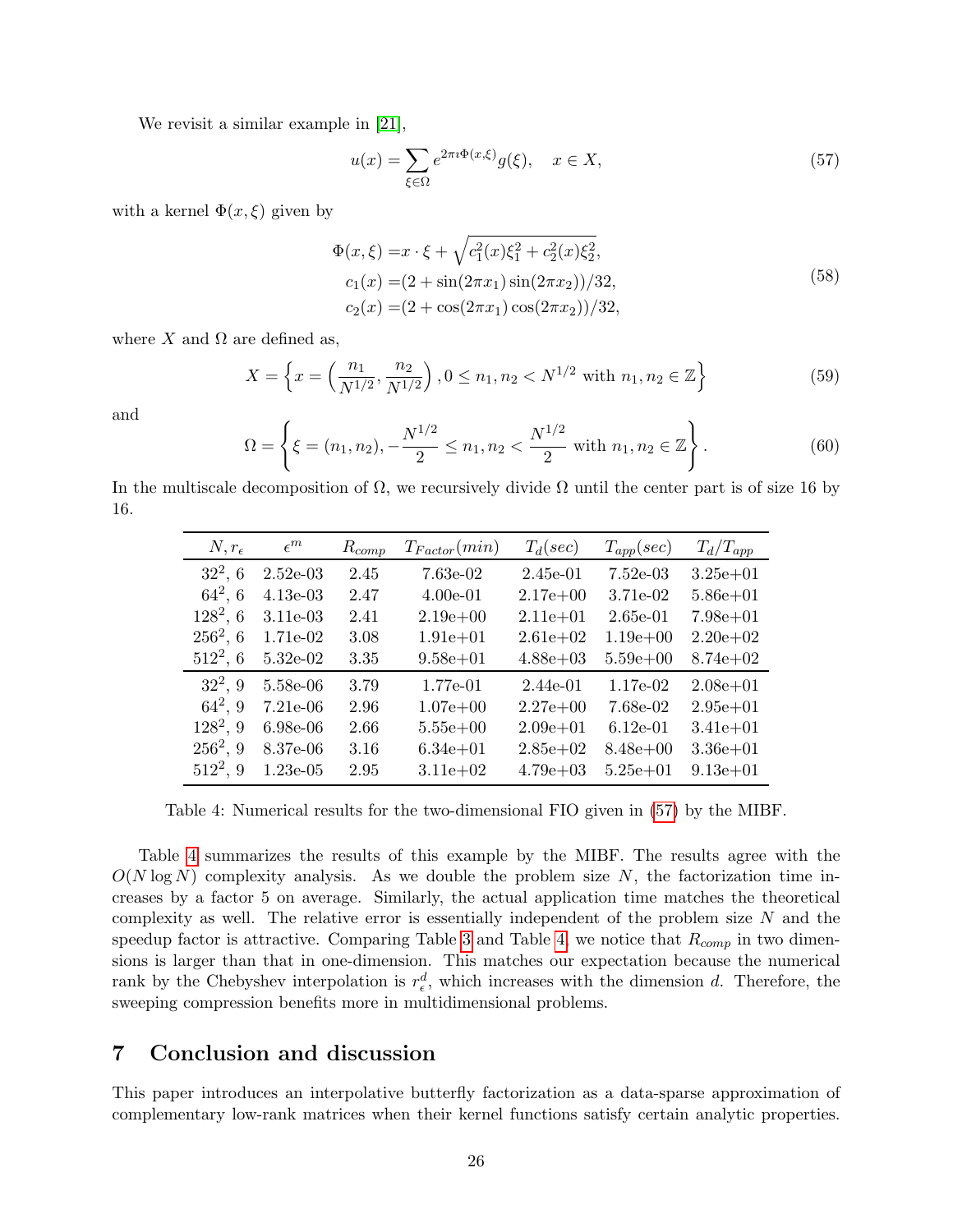More precisely, it represents such an  $N \times N$  dense matrix as a product of  $O(\log N)$  sparse matrices with nearly optimal number of entries. The construction and application of the interpolative butterfly factorization is highly efficient with  $O(N \log N)$  operation and memory complexity. The prefactor of the complexity is nearly optimal in the butterfly scheme.

Since applying the sparse factors is essentially a sequence of sparse matrix-vector multiplications with structured sparsity, this algorithm is especially of interest in distributed parallel computing. Based on the data distribution patten given in [\[28\]](#page-27-5), the problem can be easily distributed in a d-dimensional way, which is of great interests for extreme-scale computing. In another word, for a problem of size  $N = n^d$ , we could distribute the problem among  $P = O(N)$  processes and achieve communication complexity,  $O(\alpha \log p + \beta \frac{N}{P})$  $\frac{N}{P}r_0 \log P$ , where  $\alpha$  is the message latency and  $\beta$  is the per-process inverse bandwidth. It is a promising general framework for scalable implementation of a wide range of transforms in harmonic analysis.

**Acknowledgments.** Y. Li was partially supported by the National Science Foundation under award DMS-1328230 and the U.S. Department of Energy's Advanced Scientific Computing Research program under award DE-FC02-13ER26134/DE-SC0009409. H. Y. is partially supported by the National Science Foundation under grants ACI-1450280 and thank the support of the AMS-Simons travel award.

## References

- <span id="page-26-2"></span>[1] A. Averbuch, R. Coifman, D. Donoho, M. Elad, and M. Israeli. Fast and accurate polar Fourier transform. Applied and Computational Harmonic Analysis,  $21(2):145 - 167$ , 2006.
- <span id="page-26-3"></span>[2] O. Ayala and L.-P. Wang. Parallel implementation and scalability analysis of 3D fast Fourier transform using 2D domain decomposition. Parallel Computing,  $39(1):58 - 77$ , 2013.
- <span id="page-26-7"></span>[3] G. Bao and W. Symes. Computation of pseudo-differential operators. SIAM Journal on Scientific Computing, 17(2):416–429, 1996.
- <span id="page-26-10"></span>[4] D. J. Bernstein. The tangent FFT. In Applied algebra, algebraic algorithms and error-correcting codes, pages 291–300. Springer, 2007.
- <span id="page-26-8"></span>[5] E. Candès, L. Demanet, and L. Ying. Fast computation of Fourier integral operators. SIAM J. Sci. Comput., 29(6):2464–2493, 2007.
- <span id="page-26-5"></span>[6] E. Cand`es, X. Li, and M. Soltanolkotabi. Phase retrieval via Wirtinger flow: Theory and algorithms. Information Theory, IEEE Transactions on, 61(4):1985–2007, April 2015.
- <span id="page-26-0"></span>[7] E. J. Candès, L. Demanet, and L. Ying. A fast butterfly algorithm for the computation of Fourier integral operators. Multiscale Modeling and Simulation, 7(4):1727–1750, 2009.
- <span id="page-26-6"></span>[8] L. Demanet, M. Ferrara, N. Maxwell, J. Poulson, and L. Ying. A butterfly algorithm for synthetic aperture radar imaging. SIAM Journal on Imaging Sciences, 5(1):203–243, 2012.
- <span id="page-26-9"></span>[9] L. Demanet and L. Ying. Discrete symbol calculus. SIAM Review, 53(1):71–104, 2011.
- <span id="page-26-1"></span>[10] L. Demanet and L. Ying. Fast wave computation via Fourier integral operators. Mathematics of Computation, 81:1455–1486, 2012.
- <span id="page-26-4"></span>[11] L. Demanet and L. Ying. Fast wave computation via Fourier integral operators. Math. Comput., 81(279), 2012.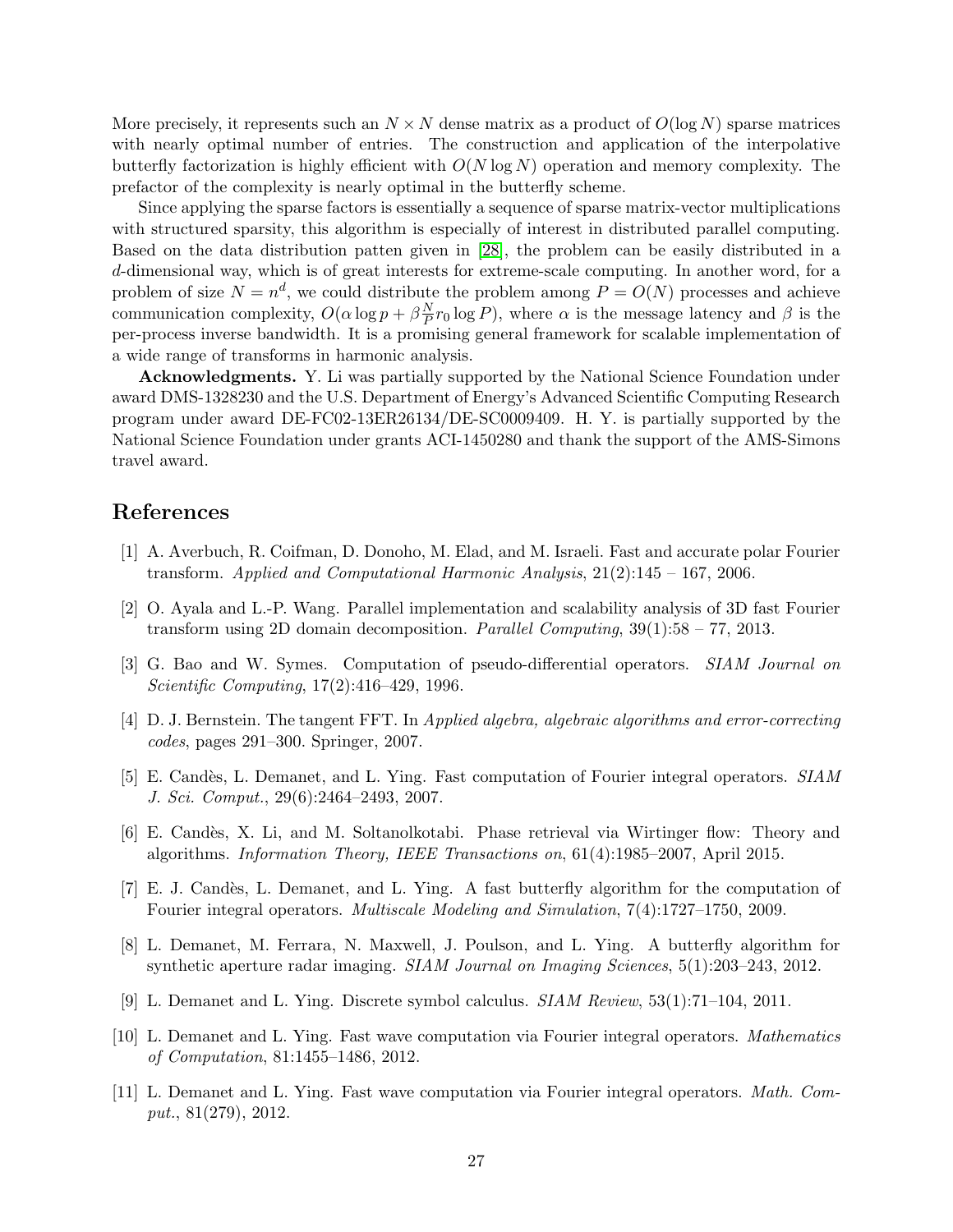- <span id="page-27-13"></span>[12] B. Engquist and L. Ying. Fast directional multilevel algorithms for oscillatory kernels. SIAM Journal on Scientific Computing, 29(4):1710–1737, 2007.
- <span id="page-27-14"></span>[13] B. Engquist and L. Ying. A fast directional algorithm for high frequency acoustic scattering in two dimensions. Communications in Mathematical Sciences, 7(2):327–345, 06 2009.
- <span id="page-27-6"></span>[14] W. M. Gentleman and G. Sande. Fast Fourier transforms: For fun and profit. In *Proceedings of* the November 7-10, 1966, Fall Joint Computer Conference, AFIPS '66 (Fall), pages 563–578, New York, NY, USA, 1966. ACM.
- <span id="page-27-7"></span>[15] L. Greengard and J.-Y. Lee. Accelerating the Nonuniform Fast Fourier Transform. SIAM Review, 46(3):443–454, 2004.
- <span id="page-27-15"></span>[16] N. Halko, P. Martinsson, and J. Tropp. Finding structure with randomness: Probabilistic algorithms for constructing approximate matrix decompositions. SIAM Review, 53(2):217– 288, 2011.
- <span id="page-27-10"></span>[17] J. Hu, S. Fomel, L. Demanet, and L. Ying. A fast butterfly algorithm for generalized Radon transforms. Geophysics,  $78(4):U41-U51$ , June 2013.
- <span id="page-27-16"></span>[18] S. G. Johnson and M. Frigo. A modified split-radix FFT with fewer arithmetic operations. Signal Processing, IEEE Transactions on, 55(1):111–119, 2007.
- <span id="page-27-8"></span>[19] L. Knockaert. Fast Hankel transform by fast sine and cosine transforms: the Mellin connection. Signal Processing, IEEE Transactions on, 48(6):1695–1701, Jun 2000.
- <span id="page-27-2"></span>[20] Y. Li, H. Yang, E. R. Martin, K. L. Ho, and L. Ying. Butterfly Factorization. Multiscale Modeling & Simulation, 13(2):714–732, 2015.
- <span id="page-27-3"></span>[21] Y. Li, H. Yang, and L. Ying. Multidimensional Butterfly Factorization. arXiv:1509.07925  $[math.NA], 2015.$
- <span id="page-27-4"></span>[22] Y. Li, H. Yang, and L. Ying. A multiscale butterfly aglorithm for Fourier integral operators. Multiscale Modeling and Simulation, 13(2):614–631, 2015.
- <span id="page-27-12"></span>[23] W. Liao and A. Fannjiang. MUSIC for single-snapshot spectral estimation: Stability and super-resolution. Applied and Computational Harmonic Analysis,  $40(1):33 - 67$ , 2016.
- <span id="page-27-0"></span>[24] E. Michielssen and A. Boag. A multilevel matrix decomposition algorithm for analyzing scattering from large structures. Antennas and Propagation, IEEE Transactions on, 44(8):1086–1093, Aug 1996.
- <span id="page-27-1"></span>[25] M. O'Neil, F. Woolfe, and V. Rokhlin. An algorithm for the rapid evaluation of special function transforms. Appl. Comput. Harmon. Anal., 28(2):203–226, 2010.
- <span id="page-27-9"></span>[26] D. Pekurovsky. P3DFFT: A framework for parallel computations of Fourier transforms in three dimensions. SIAM Journal on Scientific Computing, 34(4):C192–C209, 2012.
- <span id="page-27-11"></span>[27] D. Pekurovsky. P3DFFT: A Framework for Parallel Computations of Fourier Transforms in Three Dimensions. SIAM Journal on Scientific Computing, 34(4):C192–C209, 2012.
- <span id="page-27-5"></span>[28] J. Poulson, L. Demanet, N. Maxwell, and L. Ying. A parallel butterfly algorithm. SIAM J. Sci. Comput., 36(1):C49–C65, 2014.